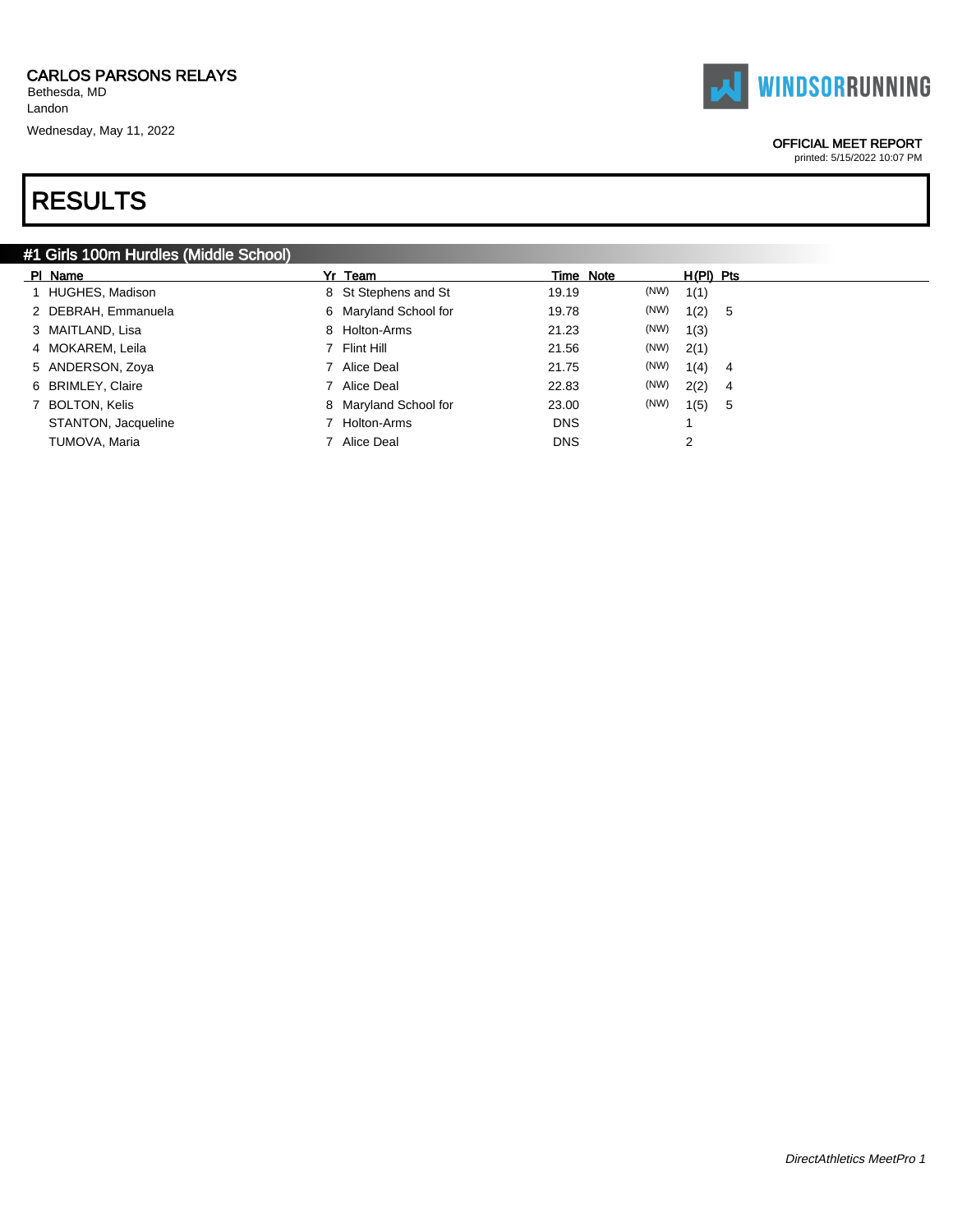Bethesda, MD Landon

Wednesday, May 11, 2022

# RESULTS

|  | <b>TAI WINDSORRUNNING</b> |
|--|---------------------------|
|--|---------------------------|

### OFFICIAL MEET REPORT

| Yr Team               | Time Note                            | $H(PI)$ Pts            |
|-----------------------|--------------------------------------|------------------------|
| 7 Landon              | (NW)<br>17.73                        | 3(1) 5                 |
| 8 Maryland School for | (NW)<br>18.23                        | 1(1)                   |
| 8 St Stephens and St  | (NW)<br>19.16                        | 1(2)                   |
| 8 Alice Deal          | (NW)<br>19.25                        | 1(3)<br>4              |
| 8 Flint Hill          | (NW)<br>19.73 19.726                 | 1(4)<br>3              |
| 7 St Albans           | (NW)<br>19.73 19.729                 | 1(5)<br>2              |
| 7 Landon              | (NW)<br>19.98                        | 1(6)<br>5              |
| 8 Landon              | (NW)<br>20.16                        | 2(1)                   |
| 7 Alice Deal          | (NW)<br>20.40                        | 2(2)<br>4              |
| 8 Flint Hill          | (NW)<br>21.04                        | 2(3)<br>3              |
| 6 St Albans           | (NW)<br>21.65                        | 3(2)<br>$\overline{2}$ |
| 8 Flint Hill          | (NW)<br>22.25                        | 2(4)                   |
| 7 Alice Deal          | (NW)<br>22.26                        | 3(3)                   |
| St Albans<br>8        | (NW)<br>25.69                        | 2(5)                   |
|                       | #2 Boys 110m Hurdles (Middle School) |                        |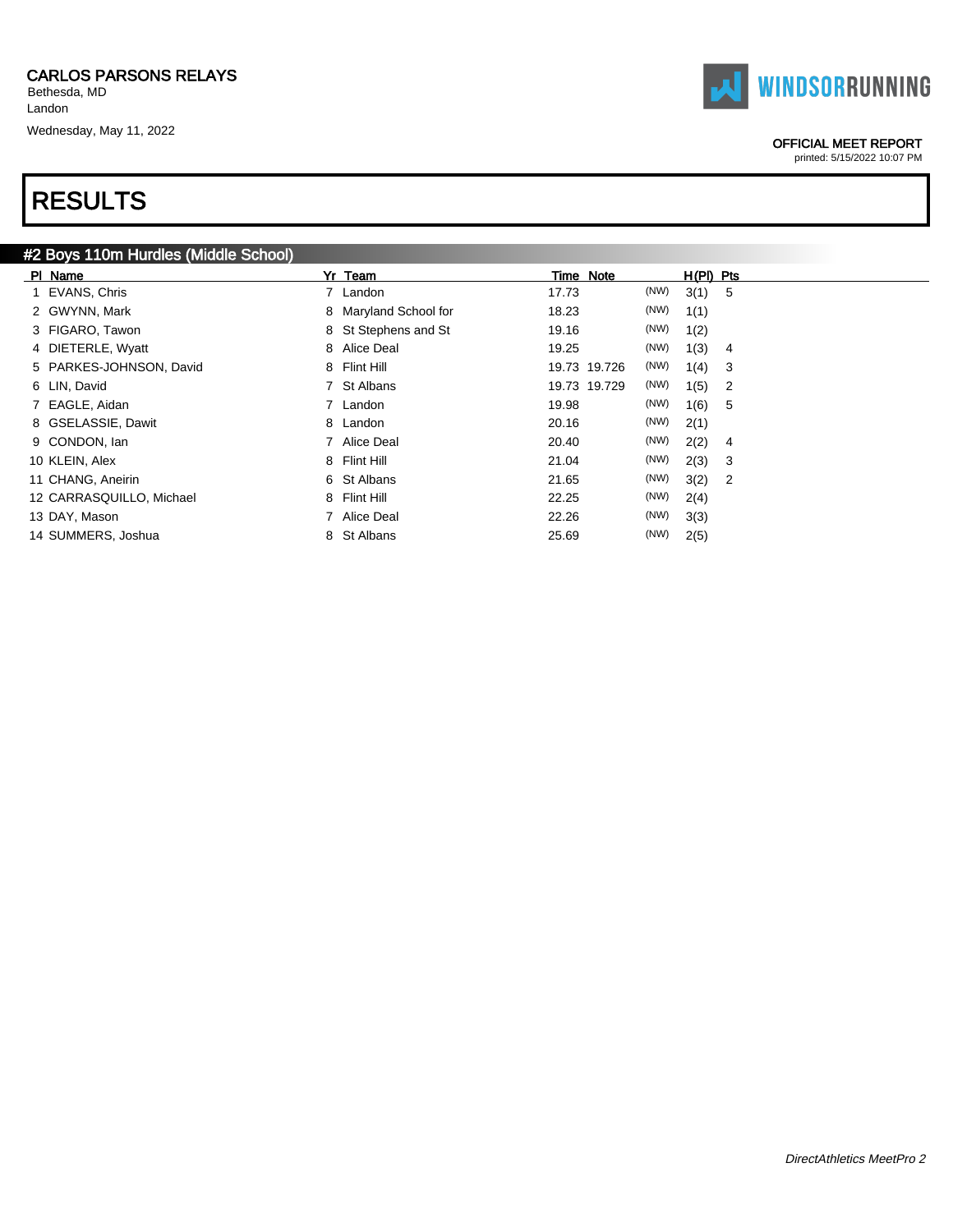Bethesda, MD Landon Wednesday, May 11, 2022

# RESULTS

|  | <b>TAI WINDSORRUNNING</b> |
|--|---------------------------|
|--|---------------------------|

#### OFFICIAL MEET REPORT

| #4 Girls 1600m SMR (Middle School) |                         |                  |                         |
|------------------------------------|-------------------------|------------------|-------------------------|
| PI Team                            |                         | <b>Time Note</b> | $H(PI)$ Pts             |
| 1 Bullis (A)                       |                         | 5:01.25          | $1(1)$ 10               |
| 1) MORDECAI, Madison 8             | 2) RUSSELL, Solai 7     |                  |                         |
| 3) MANNE, Madison 7                | 4) MOREY, Katie 7       |                  |                         |
| 2 St Stephens and St Agnes (A)     |                         | 5:07.71          | 1(2)<br>- 8             |
| 1) HUGHES, Madison 8               | 2) PARTRIDGE, Delaney 7 |                  |                         |
| 3) EL ALLAGUI, Noor 7              | 4) MCGOLDRICK, Sylvie 7 |                  |                         |
| 3 Alice Deal (B)                   |                         | 5:08.64          | 2(1)<br>$6\overline{6}$ |
| 1) ANDERSON, Zoya 7                | 2) SNOW, Timara 8       |                  |                         |
| 3) DICKINSON, Natalie 8            | 4) SCHNEIDER, Hannah 7  |                  |                         |
| 4 Alice Deal (A)                   |                         | 5:18.53          | 1(3) 4                  |
| 1) BISSAHOYO, Beniya 8             | 2) KEEFE, Caroline 8    |                  |                         |
| 3) MCMURRAY, Maeve 7               | 4) TUMOVA, Maria 7      |                  |                         |
| 5 Flint Hill (A)                   |                         | 5:25.26          | $1(4)$ 2                |
| 1) MCDADE, Scarlett 7              | 2) ROSS, Mac 7          |                  |                         |
| 3) ROBERTSON, Boston 8             | 4) BULLARD, Sophie 8    |                  |                         |
| 6 Oakcrest (A)                     |                         | 5:28.23          | $1(5)$ 1                |
| 1) GRESS, Helen 7                  | 2) DALENCOUR, Leila 8   |                  |                         |
| 3) WALKE, Belle 7                  | 4) HASLEM, Isabel 8     |                  |                         |
| 7 Oakcrest (C)                     |                         | 5:49.54          | 2(2)                    |
| 8 St Stephens and St Agnes (B)     |                         | 5:49.95          | 2(3)                    |
| 1) MOUNT, Charlotte 7              | 2) VAN GIEZEN, Ella 7   |                  |                         |
| 3) SCHNEIDER, Ella 7               | 4) BROCK, Kaia 7        |                  |                         |
| 9 Holton-Arms (A)                  |                         | 5:50.41          | 1(6)                    |
| 1) MCNULTY, Marjan 8               | 2) GUVEN, Erin 8        |                  |                         |
| 3) SINGLA, Ariyana 8               | 4) PETERSON, Caroline 8 |                  |                         |
| 10 Oakcrest (B)                    |                         | 6:12.07          | 2(4)                    |
| 1) ANDERSON, Felicity 8            | 2) COFFEY, Peyton 8     |                  |                         |
| 3) CINOTTI, Isabella 7             | 4) MAGEE, Amelia 8      |                  |                         |
| 11 Holton-Arms (B)                 |                         | 6:13.01          | 2(5)                    |
| 1) COX, Alexandra 8                | 2) RODGE, Leighton 7    |                  |                         |
| 3) WILSON, MacKenzie 7             | 4) ZHU, Yvonne 7        |                  |                         |
| 12 Flint Hill (B)                  |                         | 6:33.32          | 2(6)                    |
| 1) COCHRAN-JOLIE, Thailynn 8       | 2) MALIK, Ella 8        |                  |                         |
| 3) JOHNSON, Kaylin 7               | 4) WOOD, Caroline 7     |                  |                         |
| Bullis (B)                         |                         | <b>DNS</b>       | 2                       |
| 1) ZHENG, Emma 7                   | 2) WIGGAN, Gabby 6      |                  |                         |
| 3) ARNOLD, Mira 8                  | 4) ROBINSON, Karis 6    |                  |                         |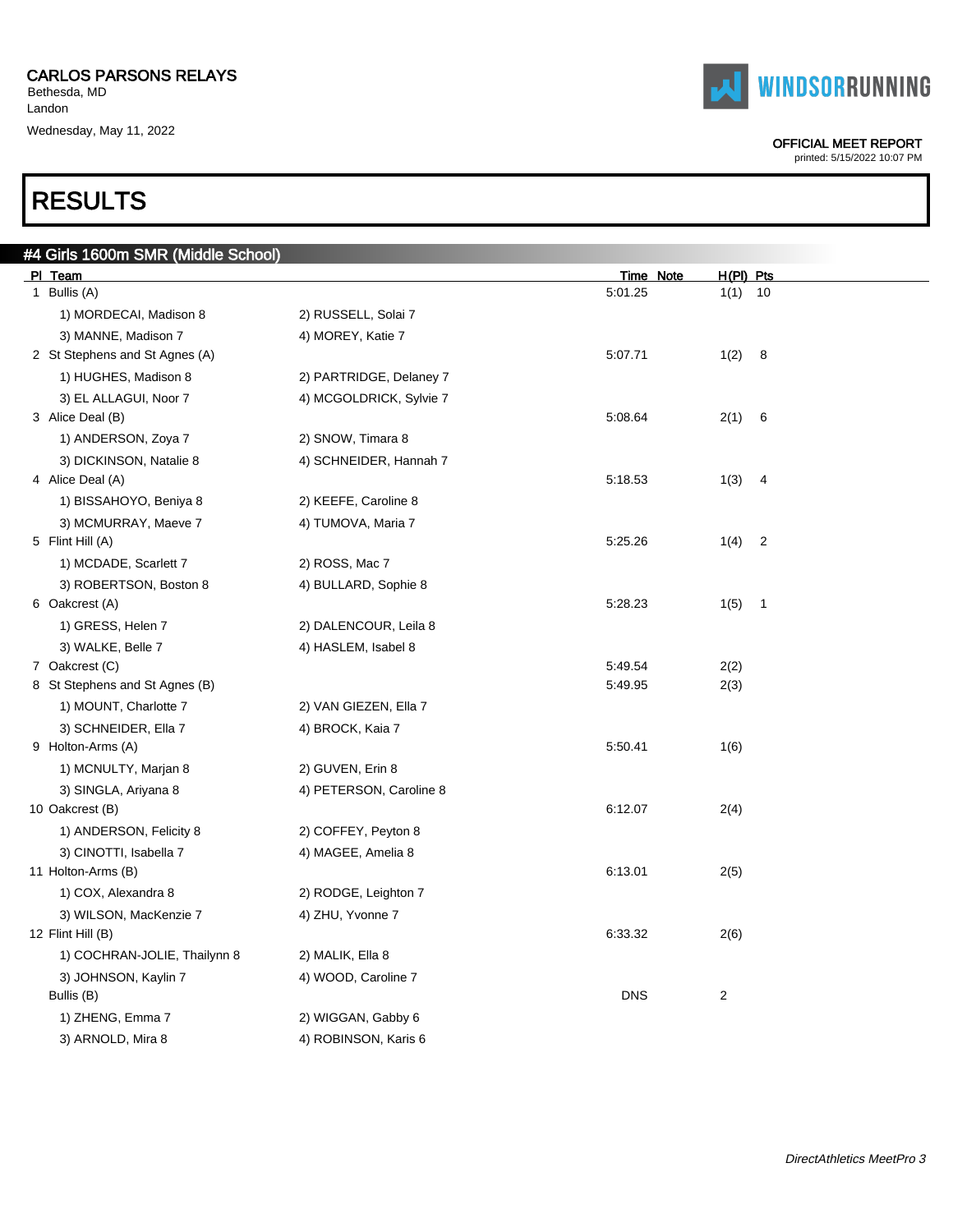Bethesda, MD Landon Wednesday, May 11, 2022



#### OFFICIAL MEET REPORT

printed: 5/15/2022 10:07 PM

| #5 Boys 1600m SMR (5th and 6th Grade) |                       |           |     |
|---------------------------------------|-----------------------|-----------|-----|
| PI Team                               |                       | Time Note | Pts |
| 1 The Heights (A)                     |                       | 5:06.80   | 10  |
| 1) BOLCAR, Miko 6                     | 2) DAUSCH, Will 6     |           |     |
| 3) ROBINSON, Mason 6                  | 4) DILLON, Calvin 6   |           |     |
| 2 Landon (A)                          |                       | 5:08.29   | 8   |
| 1) FREEMAN, Willard 6                 | 2) FAYED, Jacob 6     |           |     |
| 3) HERRLE, Steven 6                   | 4) MASCOTT, Everett 6 |           |     |
| 3 Maryland School for the Deaf (A)    |                       | 5:09.87   | 6   |
| 1) CUADRADO, Julio 6                  | 2) LEMLE, Ermias 6    |           |     |
| 3) SHANK, Blane 6                     | 4) TIMM, Jace 6       |           |     |
| 4 St Albans (A)                       |                       | 5:22.98   | 4   |
| 1) BARRAGE, Ashar 6                   | 2) GIBSON, George 6   |           |     |
| 3) BAILEY, Finnegan 6                 | 4) HUME, Rafi 6       |           |     |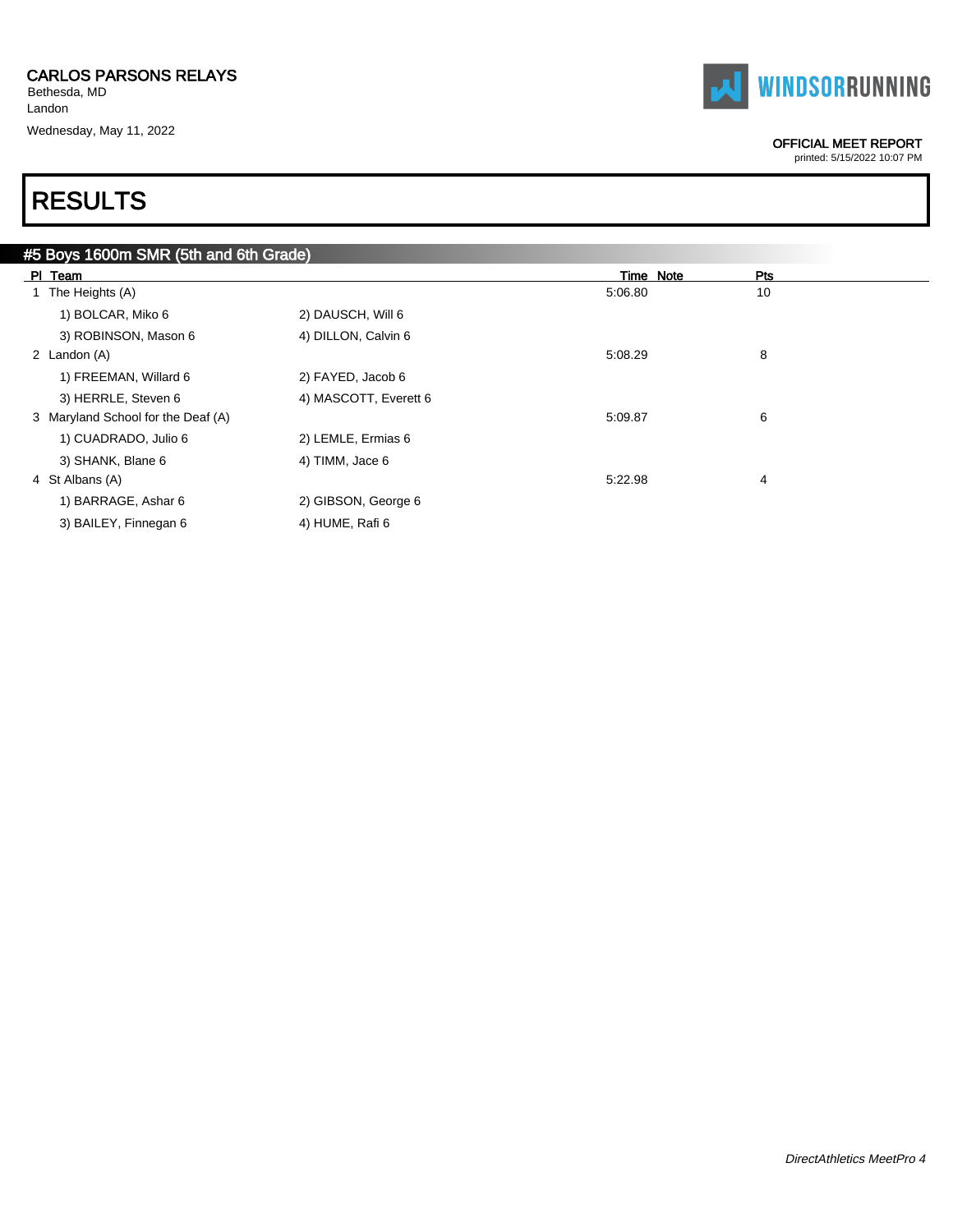#6 Boys 1600m SMR (Middle School)

Bethesda, MD Landon Wednesday, May 11, 2022



| PI Team                             |                          | <u>Time Note</u> | <u>H(PI) Pts</u> |                |  |
|-------------------------------------|--------------------------|------------------|------------------|----------------|--|
| 1 The Heights (A)                   |                          | 4:17.21          | 1(1)             | 10             |  |
| 1) GEIGER, Chris 8                  | 2) KILNER, Liam 8        |                  |                  |                |  |
| 3) MIN, Leo 8                       | 4) DIEDERICH, Joseph 8   |                  |                  |                |  |
| 2 Alice Deal (A)                    |                          | 4:19.25          | 2(1)             | 8              |  |
| 1) KESSLER, Simon 8                 | 2) CONDON, Ian 7         |                  |                  |                |  |
| 3) SNOW, Timothy 7                  | 4) BENNETT, Andrew 8     |                  |                  |                |  |
| 3 Landon (A)                        |                          | 4:22.96          | 1(2)             | - 6            |  |
| 1) JONES, Ellis 8                   | 2) CATE, William 8       |                  |                  |                |  |
| 3) EVANS, Chris 7                   | 4) BROWN-PRICE, Josiah 7 |                  |                  |                |  |
| 4 Flint Hill (A)                    |                          | 4:23.61          | 1(3)             | $\overline{4}$ |  |
| 1) BRIOCHE, Nic 8                   | 2) STROTTMAN, Noah 8     |                  |                  |                |  |
| 3) HAMMOND, Isaiah 7                | 4) BHARGAVA, Jaiden 8    |                  |                  |                |  |
| 5 Flint Hill (B)                    |                          | 4:33.38          | 2(2)             | $\overline{c}$ |  |
| 1) KING, Preston 7                  | 2) MUSELLA, Joey 7       |                  |                  |                |  |
| 3) JI, Richard 8                    | 4) LINDROOS, Kai 7       |                  |                  |                |  |
| 6 St Stephens and St Agnes (A)      |                          | 4:37.54          | 1(4)             | $\overline{1}$ |  |
| 1) WRIGHT, Aden 7                   | 2) SPENCER, Miles 8      |                  |                  |                |  |
| 3) FIGARO, Tawon 8                  | 4) JONES, Major 7        |                  |                  |                |  |
| 7 The Heights (B)                   |                          | 4:43.61          | 2(3)             |                |  |
| 1) BEGLIS, Luke 7                   | 2) ANDERSON, Rigby 7     |                  |                  |                |  |
| 3) MATUS, Michael 8                 | 4) VITZ, Issac 8         |                  |                  |                |  |
| 8 St Albans (B)                     |                          | 4:45.00          | 2(4)             |                |  |
| 1) WHITE, Alexander 7               | 2) MATTHAI, Alex 8       |                  |                  |                |  |
| 3) BARREN, Tyler 8                  | 4) LEYDEN, Parker 7      |                  |                  |                |  |
| 9 Bullis (B)                        |                          | 4:45.83          | 2(5)             |                |  |
| 1) SPRINGS, Shawn 8                 | 2) KRAMER, Ashton 8      |                  |                  |                |  |
| 3) BESS, Monte 8                    | 4) ZADEGAN, Kian 6       |                  |                  |                |  |
| 10 Bullis (A)                       |                          | 4:48.86          | 1(5)             |                |  |
| 1) MILTON, Tye 7                    | 2) BOWMAN, Navorro 7     |                  |                  |                |  |
| 3) MCFEELY, Meyer 8                 | 4) HAYES, Daniel 8       |                  |                  |                |  |
| 11 Maryland School for the Deaf (A) |                          | 4:49.34          | 1(6)             |                |  |
| 1) PEDERSEN, Ryker 8                | 2) ORTIZ, Louis 7        |                  |                  |                |  |
| 3) SHANK, Keene 7                   | 4) WOJNAR, Tyler 7       |                  |                  |                |  |
| 12 Alice Deal (B)                   |                          | 4:53.50          | 2(6)             |                |  |
| 1) GOLETIANI, Christian 7           | 2) PATEL, Owen 7         |                  |                  |                |  |
| 3) SCHLENDORF, Everett 6            | 4) DAY, Conrad 7         |                  |                  |                |  |
| 13 St Albans (A)                    |                          | 5:39.51          | 1(7)             |                |  |
| 1) BABBITT, Eli 7                   | 2) JANUS, Ilias 8        |                  |                  |                |  |
| 3) HAMILTON, Declan 7               | 4) SKURIKHIN, Gregory 6  |                  |                  |                |  |

**WINDSORRUNNING** 

#### OFFICIAL MEET REPORT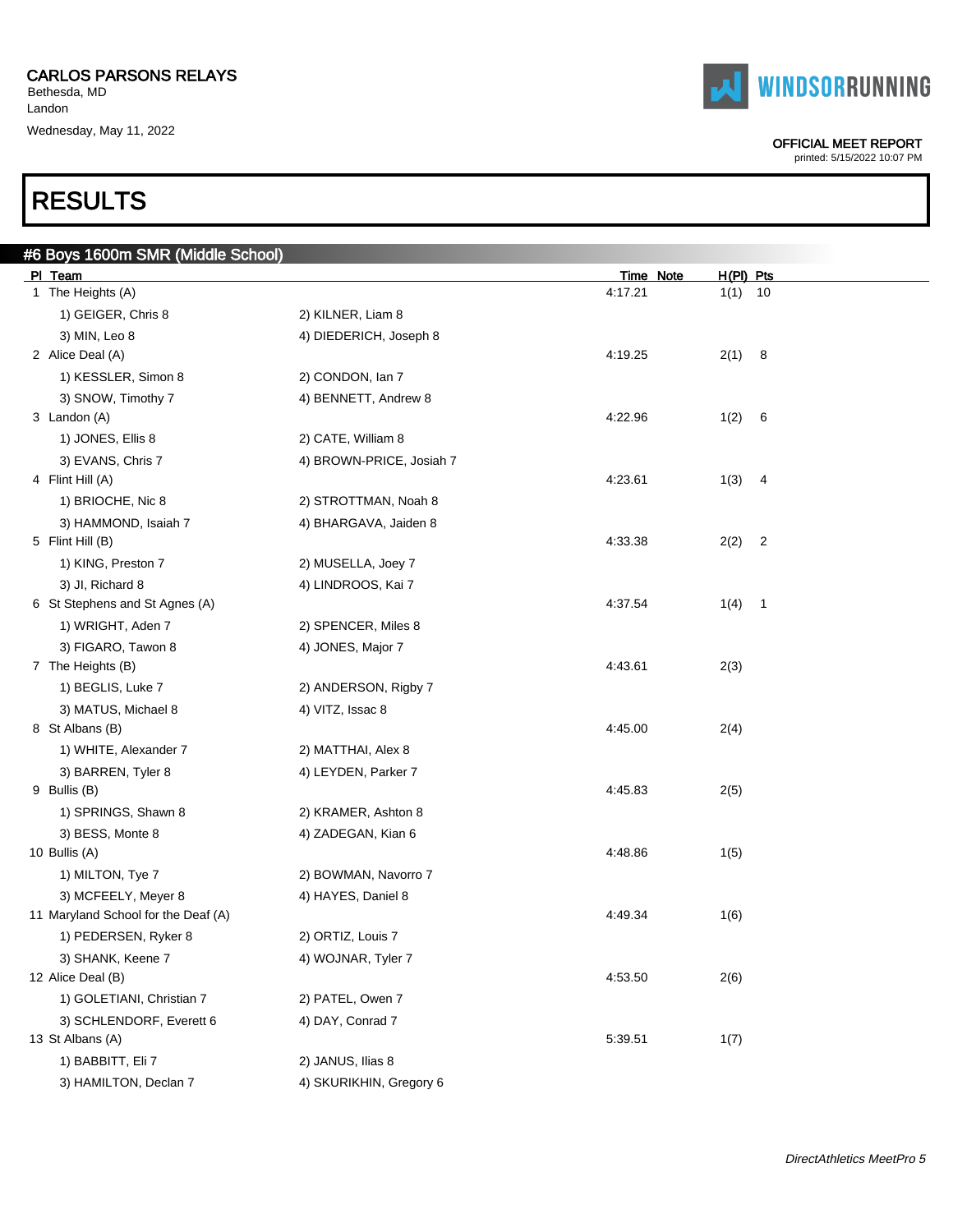Bethesda, MD Landon Wednesday, May 11, 2022



#### OFFICIAL MEET REPORT

printed: 5/15/2022 10:07 PM

| #7 Girls 4 x 200m Relay (5th and 6th Grade) |                    |           |            |  |
|---------------------------------------------|--------------------|-----------|------------|--|
| PI Team                                     |                    | Time Note | <b>Pts</b> |  |
| Alice Deal (A)                              |                    | 2:11.98   | 10         |  |
| 1) WEILL, Sonia 6                           | 2) HUNT, Afia 6    |           |            |  |
| 3) EZROW, Alexandra 6                       | 4) SEARBY, Keira 6 |           |            |  |
| 2 Oakcrest (A)                              |                    | 2:12.05   | 8          |  |
| 1) GARCIA, Eliana "Yana 6                   | 2) LACAYO, Gaby 6  |           |            |  |
| 3) KUBOTA, Kimi 6                           | 4) OWUSU, Cheryl 6 |           |            |  |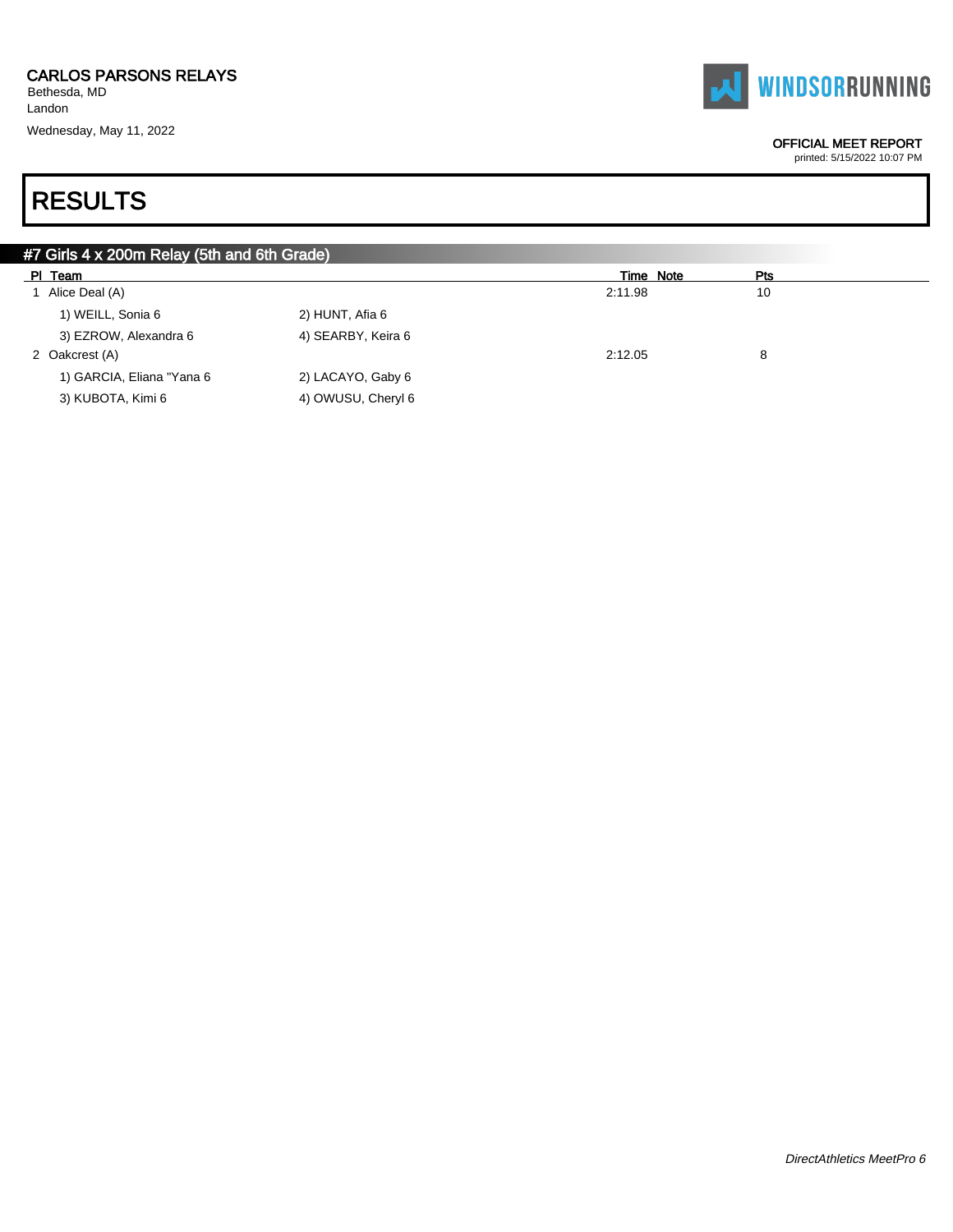Bethesda, MD Landon Wednesday, May 11, 2022

# RESULTS

| #8 Girls 4 x 200m Relay (Middle School) |                         |            |                        |
|-----------------------------------------|-------------------------|------------|------------------------|
| PI Team                                 |                         | Time Note  | $H(PI)$ Pts            |
| 1 St Stephens and St Agnes (A)          |                         | 2:03.53    | $1(1)$ 10              |
| 1) VAN GIEZEN, Ella 7                   | 2) PARTRIDGE, Delaney 7 |            |                        |
| 3) SCHNEIDER, Ella 7                    | 4) HUGHES, Madison 8    |            |                        |
| 2 Holton-Arms (A)                       |                         | 2:07.70    | 1(2)<br>8              |
| 1) WELLS, Kai 8                         | 2) ZHANG, Vicky 8       |            |                        |
| 3) STEWARD, Danica 7                    | 4) TAN, Natalie 8       |            |                        |
| 3 Alice Deal (A)                        |                         | 2:10.72    | 1(3)<br>6              |
| 1) DARLAN, Nina 7                       | 2) BRIMLEY, Claire 7    |            |                        |
| 3) TUREKIAN, Aleena 7                   | 4) BISSAHOYO, Beniya 8  |            |                        |
| 4 Maryland School for the Deaf (A)      |                         | 2:12.72    | 1(4)<br>$\overline{4}$ |
| 1) BOLTON, Kelis 8                      | 2) SIMMONS, Lauren 7    |            |                        |
| 3) FULLER, Jacqundia 8                  | 4) GASSAWAY, Zayviah 6  |            |                        |
| 5 Bullis (A)                            |                         | 2:13.13    | 1(5)<br>2              |
| 1) ROBINSON, Karis 6                    | 2) WIGGAN, Gabby 6      |            |                        |
| 3) RUSSELL, Solai 7                     | 4) MORDECAI, Madison 8  |            |                        |
| 6 Alice Deal (B)                        |                         | 2:15.80    | 2(1)<br>$\overline{1}$ |
| 1) MCMURRAY, Maeve 7                    | 2) SZYMANSKI, Maya 7    |            |                        |
| 3) MCKINNEY, Stella 8                   | 4) WESTHOFF, Mia 8      |            |                        |
| 7 Holton-Arms (B)                       |                         | 2:16.84    | 2(2)                   |
| 1) VIRK, Astrid 8                       | 2) JAVAID, Marina 7     |            |                        |
| 3) CULLOM, Aubrey 7                     | 4) MACMILLIAN, Maya 8   |            |                        |
| 8 Flint Hill (A)                        |                         | 2:17.94    | 1(6)                   |
| 1) LAMBA, Saanvi 8                      | 2) JOHNSON, Kaylin 7    |            |                        |
| 3) BULLARD, Sophie 8                    | 4) MALIK, Ella 8        |            |                        |
| 9 Oakcrest (A)                          |                         | 2:21.98    | 1(7)                   |
| 1) GRESS, Helen 7                       | 2) KILNER, Madie 8      |            |                        |
| 3) CINOTTI, Isabella 7                  | 4) WRIGHT, Amelia 8     |            |                        |
| 10 St Stephens and St Agnes (B)         |                         | 2:22.78    | 2(3)                   |
| 1) PERKINS, Lucy 8                      | 2) BROCK, Eleanor 7     |            |                        |
| 3) COVAL, Allie 8                       | 4) BELANGA, Alessia 7   |            |                        |
| 11 Oakcrest (B)                         |                         | 2:29.47    | 2(4)                   |
| 1) COFFEY, Peyton 8                     | 2) MCCARTHY, Evelyn 8   |            |                        |
| 3) RIZZO, Hazel 7                       | 4) MAGEE, Amelia 8      |            |                        |
| Bullis (B)                              |                         | <b>DNS</b> | 2                      |
| 1) ZHENG, Emma 7                        | 2) MANNE, Madison 7     |            |                        |
| 3) ARNOLD, Mira 8                       | 4) MOREY, Katie 7       |            |                        |
| Flint Hill (B)                          |                         | <b>DNS</b> | 2                      |
| 1) WOOD, Caroline 7                     | 2) JI, Rachel 7         |            |                        |
| 3) DHAR, Maddie 7                       | 4) CURRALL, Jane 7      |            |                        |



#### OFFICIAL MEET REPORT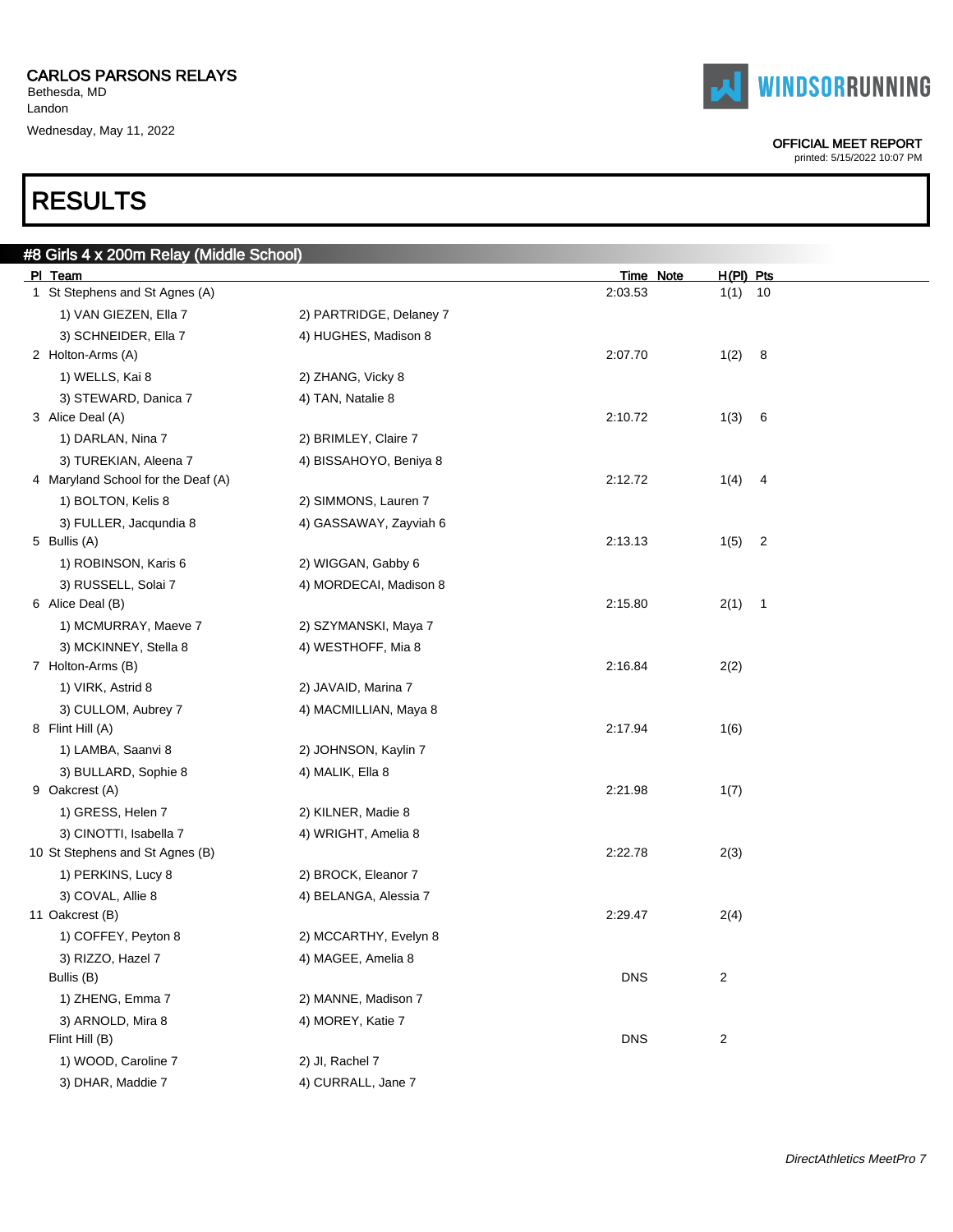Bethesda, MD Landon Wednesday, May 11, 2022



#### OFFICIAL MEET REPORT

printed: 5/15/2022 10:07 PM

| #9 Boys 4 x 200m Relay (5th and 6th Grade) |                      |           |     |
|--------------------------------------------|----------------------|-----------|-----|
| PI Team                                    |                      | Time Note | Pts |
| 1 Maryland School for the Deaf (A)         |                      | 2:15.43   | 10  |
| 1) TIMM, Jace 6                            | 2) LEMLE, Ermias 6   |           |     |
| 3) SHANK, Blane 6                          | 4) CUADRADO, Julio 6 |           |     |
| 2 The Heights (A)                          |                      | 2:23.12   | 8   |
| 1) BOLCAR, Miko 6                          | 2) DAUSCH, Will 6    |           |     |
| 3) ROBINSON, Mason 6                       | 4) SMITH, Cubby 6    |           |     |
| 3 St Albans (A)                            |                      | 3:01.33   | 6   |
| 1) MARINO, Nicholas 6                      | 2) CHANG, Aneirin 6  |           |     |
| 3) BAILEY, Finnegan 6                      | 4) HALL, Henry 6     |           |     |
|                                            |                      |           |     |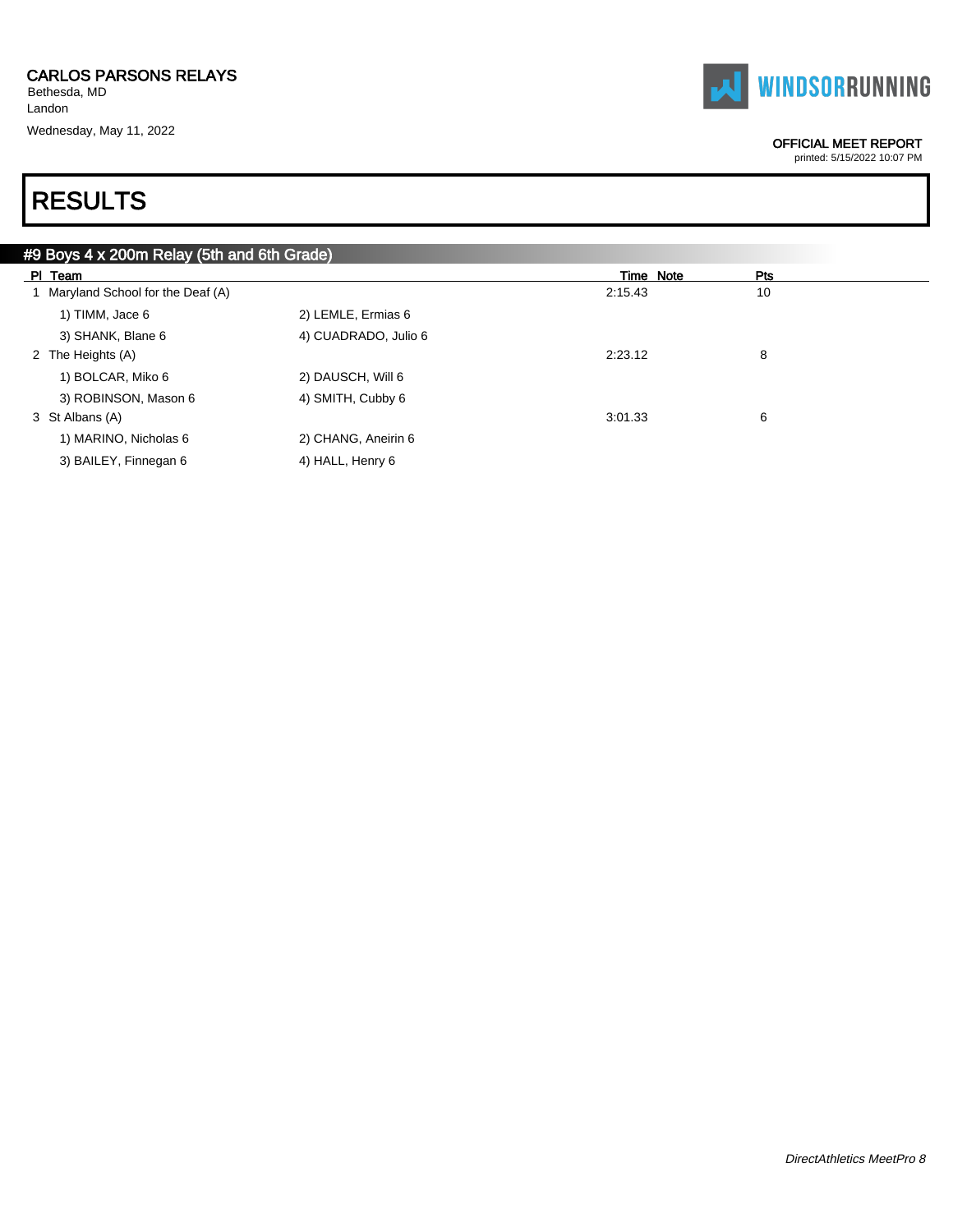$B = 10^{10}$   $(B + 12)$   $B = 200$ 

Bethesda, MD Landon Wednesday, May 11, 2022

# RESULTS

| # TO DOYS 4 X ZUUM Relay (Mildule School) |                            |           |                                 |  |
|-------------------------------------------|----------------------------|-----------|---------------------------------|--|
| PI Team                                   |                            | Time Note | $H(PI)$ Pts                     |  |
| 1 Flint Hill (A)                          |                            | 1:43.50   | 2(1)<br>10                      |  |
| 1) CARRASQUILLO, Michael 8                | 2) PARKES-JOHNSON, David 8 |           |                                 |  |
| 3) STROTTMAN, Noah 8                      | 4) HARRIS, Ty 7            |           |                                 |  |
| 2 Bullis (A)                              |                            | 1:47.29   | 1(1)<br>- 8                     |  |
| 1) KRAMER, Ashton 8                       | 2) BOWMAN, Navorro 7       |           |                                 |  |
| 3) SPRINGS, Shawn 8                       | 4) MILTON, Tye 7           |           |                                 |  |
| 3 The Heights (A)                         |                            | 1:47.90   | 1(2)<br>- 6                     |  |
| 1) GEIGER, Chris 8                        | 2) ANDERSON, Rigby 7       |           |                                 |  |
| 3) VITZ, Issac 8                          | 4) RACANELLI, Antonio 8    |           |                                 |  |
| 4 Alice Deal (A)                          |                            | 1:49.04   | 1(3)<br>4                       |  |
| 1) COMMODORE, Luke 7                      | 2) FARRELL, Finn 8         |           |                                 |  |
| 3) BOYETTE, Calder 8                      | 4) STADLER, Tate 8         |           |                                 |  |
| 5 Maryland School for the Deaf (A)        |                            | 1:51.09   | 1(4)<br>$\overline{c}$          |  |
| 1) NKEMKONA, Dylan 8                      | 2) TRAINA, Calvin 8        |           |                                 |  |
| 3) AWE, Oluwatobiloba 8                   | 4) WOJNAR, Tyler 7         |           |                                 |  |
| 6 Landon (A)                              |                            | 1:52.52   | 1(5)<br>$\overline{\mathbf{1}}$ |  |
| 1) TEGERIS, Luke 8                        | 2) LEARY, Mark 7           |           |                                 |  |
| 3) IACOVELLI, Leonardo 8                  | 4) HOCHSTEIN, Leor 8       |           |                                 |  |
| 7 St Stephens and St Agnes (A)            |                            | 1:53.80   | 1(6)                            |  |
| 1) WRIGHT, Aden 7                         | 2) SPENCER, Miles 8        |           |                                 |  |
| 3) JONES, Major 7                         | 4) FIGARO, Tawon 8         |           |                                 |  |
| 8 St Albans (A)                           |                            | 1:58.33   | 1(7)                            |  |
| 1) EVANS, Sam 8                           | 2) HEBERLIG, Beck 8        |           |                                 |  |
| 3) ESPINOZA, Xerez 8                      | 4) WU, William 7           |           |                                 |  |
| 9 Alice Deal (B)                          |                            | 2:08.74   | 2(2)                            |  |
| 1) PATEL, Owen 7                          | 2) GAVIN, Milo 6           |           |                                 |  |
| 3) MAURER, Sam 7                          | 4) MELLO, Maximus 6        |           |                                 |  |
| 10 The Heights (B)                        |                            | 2:10.49   | 2(3)                            |  |
| 1) BIERIE, Miles 8                        | 2) WALLACE, Declan 8       |           |                                 |  |
| 3) JOSTEN, Simon 8                        | 4) BEGLIS, Luke 7          |           |                                 |  |
| 11 Flint Hill (B)                         |                            | 2:12.63   | 2(4)                            |  |
| 1) BHARGAVA, Jaiden 8                     | 2) BRIOCHE, Nic 8          |           |                                 |  |
| 3) MUSELLA, Joey 7                        | 4) GRAY, Cillian 7         |           |                                 |  |
| 12 St Albans (B)                          |                            | 2:16.12   | 2(5)                            |  |
| 1) FORDI, Max 7                           | 2) FREEDMAN, George 7      |           |                                 |  |
| 3) GARLAND, James 8                       | 4) WEISSMAN, Theo 7        |           |                                 |  |
| 13 Bullis (B)                             |                            | 2:22.45   | 2(6)                            |  |
| 1) WHITING-EISEMANN, Benji 8              | 2) BESS, Monte 8           |           |                                 |  |
| 3) ROSENBERG, Harrison 6                  | 4) WHITEHOUSE, Nick 7      |           |                                 |  |
|                                           |                            |           |                                 |  |



#### OFFICIAL MEET REPORT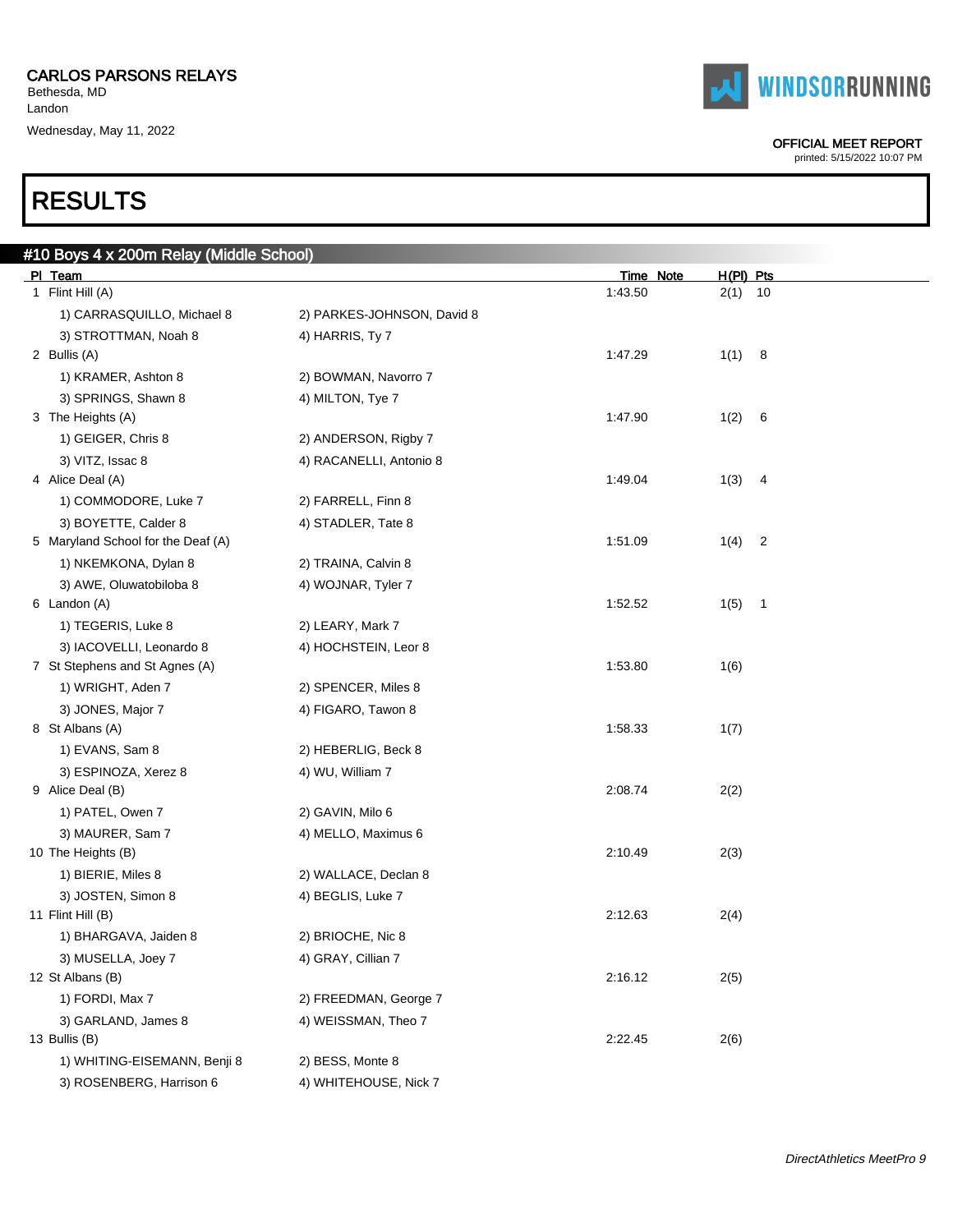Landon Wednesday, May 11, 2022

# RESULTS

| #10 Boys 4 x 200m Relay (Middle School) (cont'd) |                   |            |             |  |
|--------------------------------------------------|-------------------|------------|-------------|--|
| PI Team                                          |                   | Time Note  | $H(PI)$ Pts |  |
| Landon (B)                                       |                   | <b>DNS</b> |             |  |
| 1) WASHINGTON, Justus 7                          | 2) LOTFI, Dario 7 |            |             |  |
| 3) ADENUGA, Tise 8                               | 4) EAGLE, Aidan 7 |            |             |  |



OFFICIAL MEET REPORT printed: 5/15/2022 10:07 PM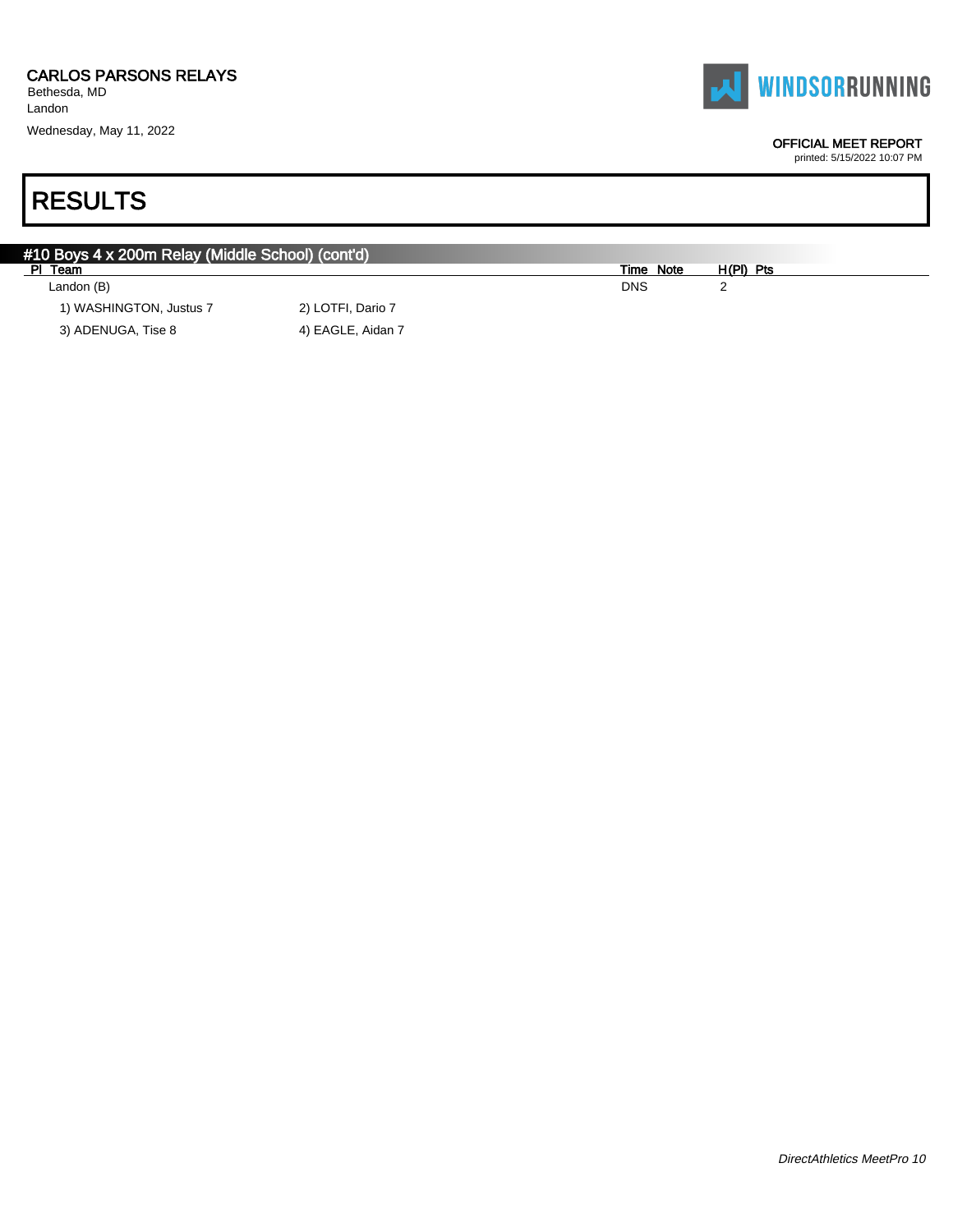Bethesda, MD Landon

Wednesday, May 11, 2022

# RESULTS

### #11 Girls 1600 Meters (Middle School)

| PI Name             | Yr Team              |            | Time Note | Pts |
|---------------------|----------------------|------------|-----------|-----|
| 1 MOREY, Katie      | 7 Bullis             | 5:53.48    |           |     |
| 2 EZROW, Alexandra  | 6 Alice Deal         | 5:53.60    |           | 5   |
| 3 BELL, Lander      | 7 Holton-Arms        | 6:08.20    |           |     |
| 4 SCHNEIDER, Hannah | 7 Alice Deal         | 6:22.49    |           | 5   |
| 5 WALKE, Belle      | 7 Oakcrest           | 6:33.99    |           | 4   |
| 6 HASLEM, Isabel    | 8 Oakcrest           | 6:49.89    |           | 4   |
| 7 Jl, Rachel        | 7 Flint Hill         | 7:16.21    |           |     |
| 8 FERRY, Ava        | 8 Oakcrest           | 7.23.69    |           |     |
| 9 BROCK, Kaia       | 7 St Stephens and St | 7:43.42    |           |     |
| TUMOVA, Maria       | 7 Alice Deal         | <b>DNS</b> |           |     |

# **WINDSORRUNNING**

OFFICIAL MEET REPORT printed: 5/15/2022 10:07 PM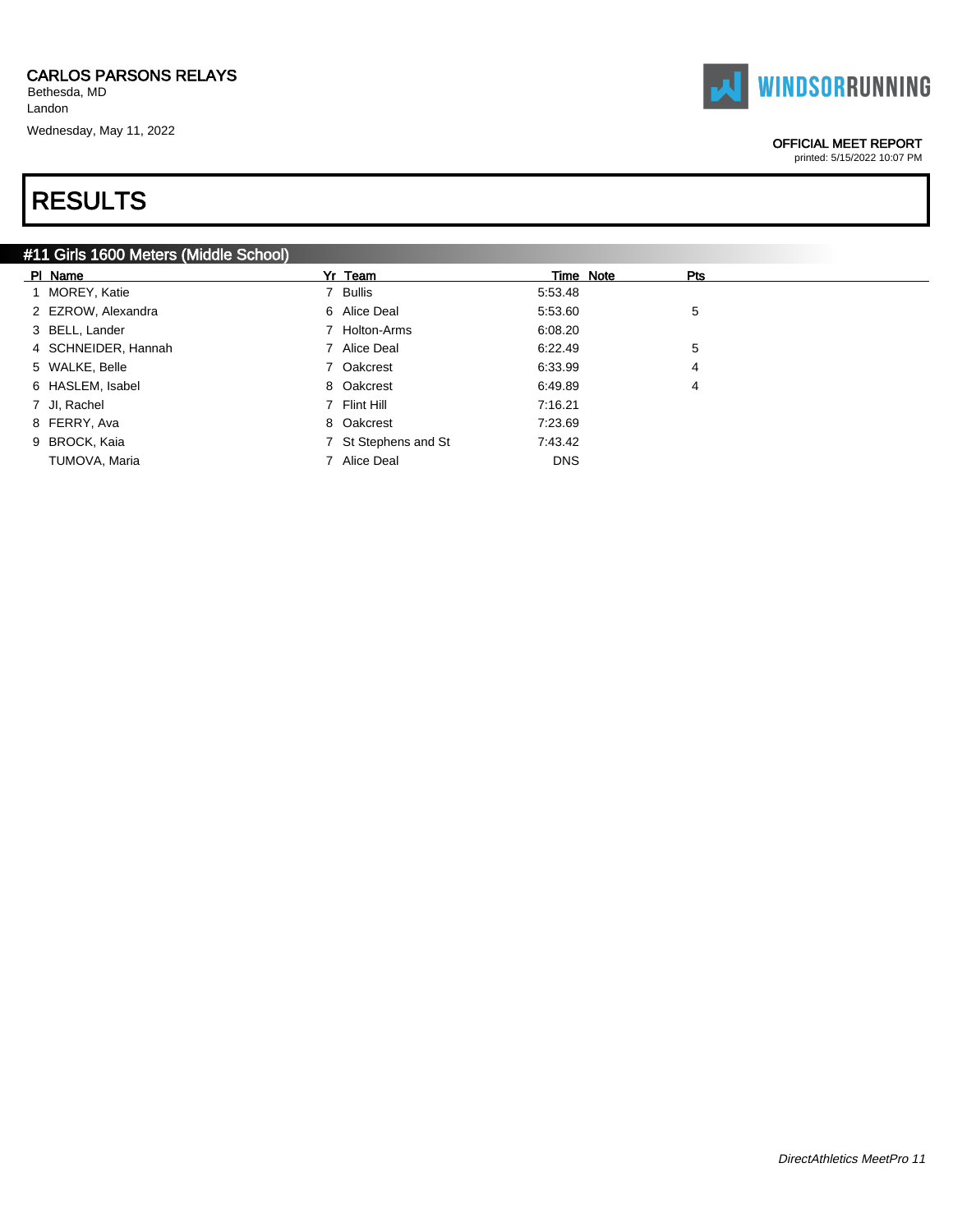Bethesda, MD Landon Wednesday, May 11, 2022

# RESULTS

|         | #12 Boys 1600 Meters (Middle School) |    |                       |            |           |                |
|---------|--------------------------------------|----|-----------------------|------------|-----------|----------------|
| PI Name |                                      | Yr | Team                  |            | Time Note | Pts            |
|         | 1 CREMERS, Joseph                    |    | 8 The Heights         | 4:59.36    |           | 4              |
|         | 2 BENNETT, Andrew                    |    | 8 Alice Deal          | 5:01.28    |           | 5              |
|         | 3 BHAT, Arjun                        |    | 7 Alice Deal          | 5:16.95    |           | 5              |
|         | 4 WALKER, Matthew                    |    | 8 St Stephens and St  | 5:17.62    |           |                |
|         | 5 CANTRELL, William                  |    | 8 St Albans           | 5:36.57    |           | 3              |
|         | 6 BARNETT, Henry                     |    | 8 St Albans           | 5:49.83    |           | 3              |
|         | 7 DILLON, Calvin                     |    | 6 The Heights         | 5:54.60    |           | 4              |
|         | 8 DAY, Conrad                        |    | 7 Alice Deal          | 6:06.28    |           |                |
|         | 9 MARTIN, Kai                        |    | 7 Landon              | 6:15.85    |           | $\overline{2}$ |
|         | 10 SHANK, Keene                      |    | 7 Maryland School for | 6:21.36    |           |                |
|         | 11 COFFMAN, Calvin                   |    | 7 Landon              | 6:32.22    |           | $\overline{2}$ |
|         | 12 LOCKHART, Tobias                  |    | 7 Maryland School for | 6:32.68    |           |                |
|         | <b>KRASNER, Micah</b>                |    | 8 Flint Hill          | <b>DNS</b> |           |                |
|         | POWER, Thomas                        |    | 7 St Albans           | <b>DNS</b> |           |                |
|         | MASCOTT, Everett                     |    | 6 Landon              | <b>DNS</b> |           |                |
|         | <b>BEGLIS, Luke</b>                  |    | 7 The Heights         | <b>DNS</b> |           |                |
|         | LINDROOS, Kai                        |    | 7 Flint Hill          | <b>DNS</b> |           |                |



#### OFFICIAL MEET REPORT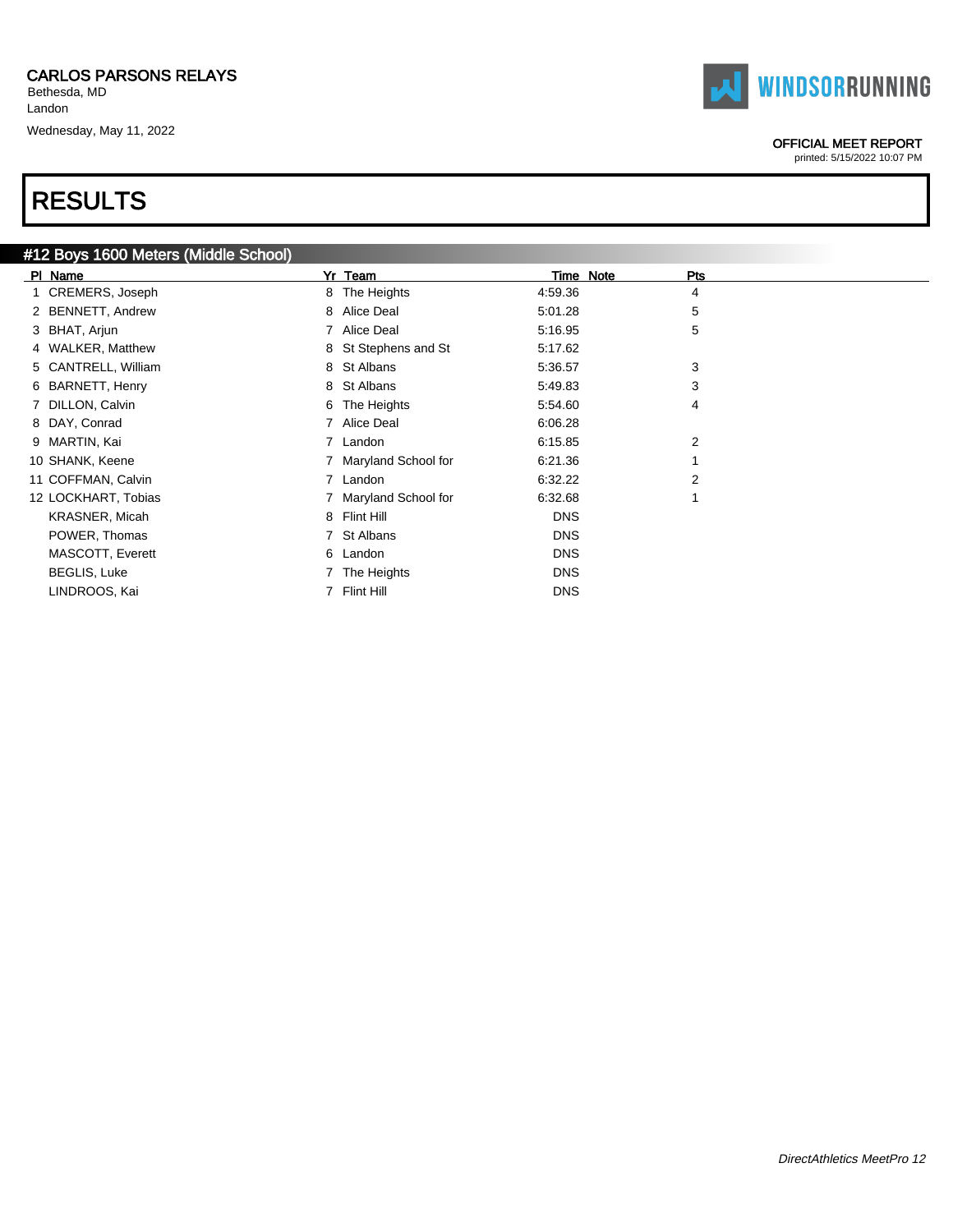Bethesda, MD Landon Wednesday, May 11, 2022



#### OFFICIAL MEET REPORT

printed: 5/15/2022 10:07 PM

| #13 Girls 4 x 100m Relay (5th and 6th Grade) |                      |           |     |  |  |  |  |  |  |
|----------------------------------------------|----------------------|-----------|-----|--|--|--|--|--|--|
| PI Team                                      |                      | Time Note | Pts |  |  |  |  |  |  |
| 1 Oakcrest (A)                               |                      | 1:04.15   | 10  |  |  |  |  |  |  |
| 1) FITZGIBBON, Elise 6                       | 2) CLARY, Madeline 6 |           |     |  |  |  |  |  |  |
| 3) PATRICK, Coco 6                           | 4) OWUSU, Cheryl 6   |           |     |  |  |  |  |  |  |
| 2 Alice Deal (A)                             |                      | 1:04.36   | 8   |  |  |  |  |  |  |
| 1) WEILL, Sonia 6                            | 2) SHARAF, Sirine 6  |           |     |  |  |  |  |  |  |
| 3) EZROW, Alexandra 6                        | 4) SEARBY, Keira 6   |           |     |  |  |  |  |  |  |
| 3 Oakcrest (B)                               |                      | 1:09.51   | 6   |  |  |  |  |  |  |
| 1) MIGGINS, Bridie 6                         | 2) O'BEIRNE, Maeve 6 |           |     |  |  |  |  |  |  |
| 3) STRAESSLE, Ella 6                         | 4) LACAYO, Gaby 6    |           |     |  |  |  |  |  |  |
|                                              |                      |           |     |  |  |  |  |  |  |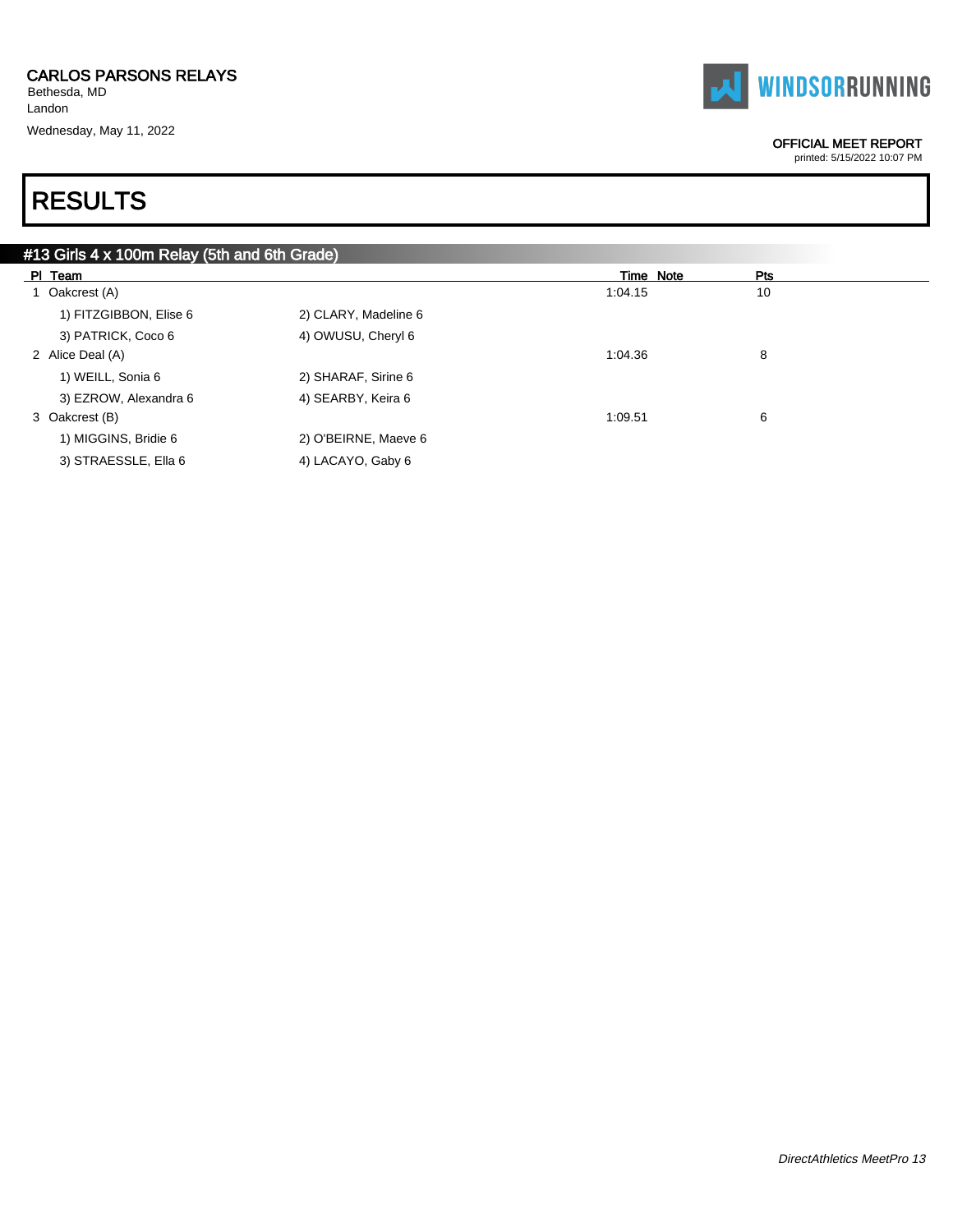Bethesda, MD Landon Wednesday, May 11, 2022

# RESULTS

 $#14$ 

| #14 Girls 4 x 100m Relay (Middle School)<br>PI Team |                         | Time Note  | $H(PI)$ Pts            |
|-----------------------------------------------------|-------------------------|------------|------------------------|
| 1 Flint Hill (A)                                    |                         | 56.57      | 1(1)<br>10             |
| 1) ROSS, Mac 7                                      | 2) MCDADE, Scarlett 7   |            |                        |
| 3) BULLARD, Sophie 8                                | 4) ROBERTSON, Boston 8  |            |                        |
| 2 Holton-Arms (A)                                   |                         | 57.30      | 2(1)<br>8              |
| 1) ADELEYE, Liz 8                                   | 2) THOMPSON, Carter 8   |            |                        |
| 3) MAITLAND, Lisa 8                                 | 4) NDU, Oma 8           |            |                        |
| 3 Alice Deal (A)                                    |                         | 59.37      | 1(2)<br>6              |
| 1) SNOW, Timara 8                                   | 2) BISSAHOYO, Beniya 8  |            |                        |
| 3) HUNT, Afia 6                                     | 4) DARLAN, Nina 7       |            |                        |
| 4 Oakcrest (A)                                      |                         | 1:01.13    | 2(2)<br>4              |
| 1) SCHEURMAN, Madeline "Maddie 8                    | 2) MARX, Ellie 8        |            |                        |
| 3) LIVELY, Josephine "Jo 8                          | 4) DALENCOUR, Leila 8   |            |                        |
| 5 St Stephens and St Agnes (A)                      |                         | 1:02.72    | 1(3)<br>2              |
| 1) MOUNT, Charlotte 7                               | 2) THISSELL, Mariana 7  |            |                        |
| 3) MCGOLDRICK, Sylvie 7                             | 4) BROCK, Eleanor 7     |            |                        |
| 6 Holton-Arms (B)                                   |                         | 1:03.09    | 2(3)<br>$\overline{1}$ |
| 1) AVANTKA, Ayushi 8                                | 2) KNUTSEN, Nicole 7    |            |                        |
| 3) MACMILLIAN, Maya 8                               | 4) STEWARD, Danica 7    |            |                        |
| 7 Flint Hill (B)                                    |                         | 1:03.91    | 2(4)                   |
| 1) COCHRAN-JOLIE, Thailynn 8                        | 2) CURRALL, Jane 7      |            |                        |
| 3) DHAR, Maddie 7                                   | 4) LAMBA, Saanvi 8      |            |                        |
| 8 Alice Deal (B)                                    |                         | 1:05.21    | 2(5)                   |
| 1) KEEFE, Caroline 8                                | 2) ANDERSON, Zoya 7     |            |                        |
| 3) WESTHOFF, Mia 8                                  | 4) BRIMLEY, Claire 7    |            |                        |
| 9 Bullis (A)                                        |                         | 1:05.60    | 1(4)                   |
| 1) WIGGAN, Gabby 6                                  | 2) ZHENG, Emma 7        |            |                        |
| 3) ROBINSON, Karis 6                                | 4) RUSSELL, Solai 7     |            |                        |
| 10 Maryland School for the Deaf (A)                 |                         | 1:06.11    | 1(5)                   |
| 1) BOLTON, Kelis 8                                  | 2) DEBRAH, Emmanuela 6  |            |                        |
| 3) SIMMONS, Lauren 7                                | 4) GASSAWAY, Zayviah 6  |            |                        |
| 11 Oakcrest (B)                                     |                         | 1:07.93    | 2(6)                   |
| 1) MCCARTHY, Evelyn 8                               | 2) KENNEDY, Chrissy 8   |            |                        |
| 3) BEATTY, Emma 8                                   | 4) ANDERSON, Felicity 8 |            |                        |
| 12 St Stephens and St Agnes (B)                     |                         | 1:09.15    | 2(7)                   |
| 1) EL ALLAGUI, Noor 7                               | 2) PAYNE, Jenna 8       |            |                        |
| 3) PALETTA, Megan 7                                 | 4) BELANGA, Alessia 7   |            |                        |
| Holton-Arms (A)                                     |                         | <b>DNS</b> | 1                      |
| 1) ADELEYE, Liz 8                                   | 2) THOMPSON, Carter 8   |            |                        |

3) MAITLAND, Lisa 8 4) NDU, Oma 8



### OFFICIAL MEET REPORT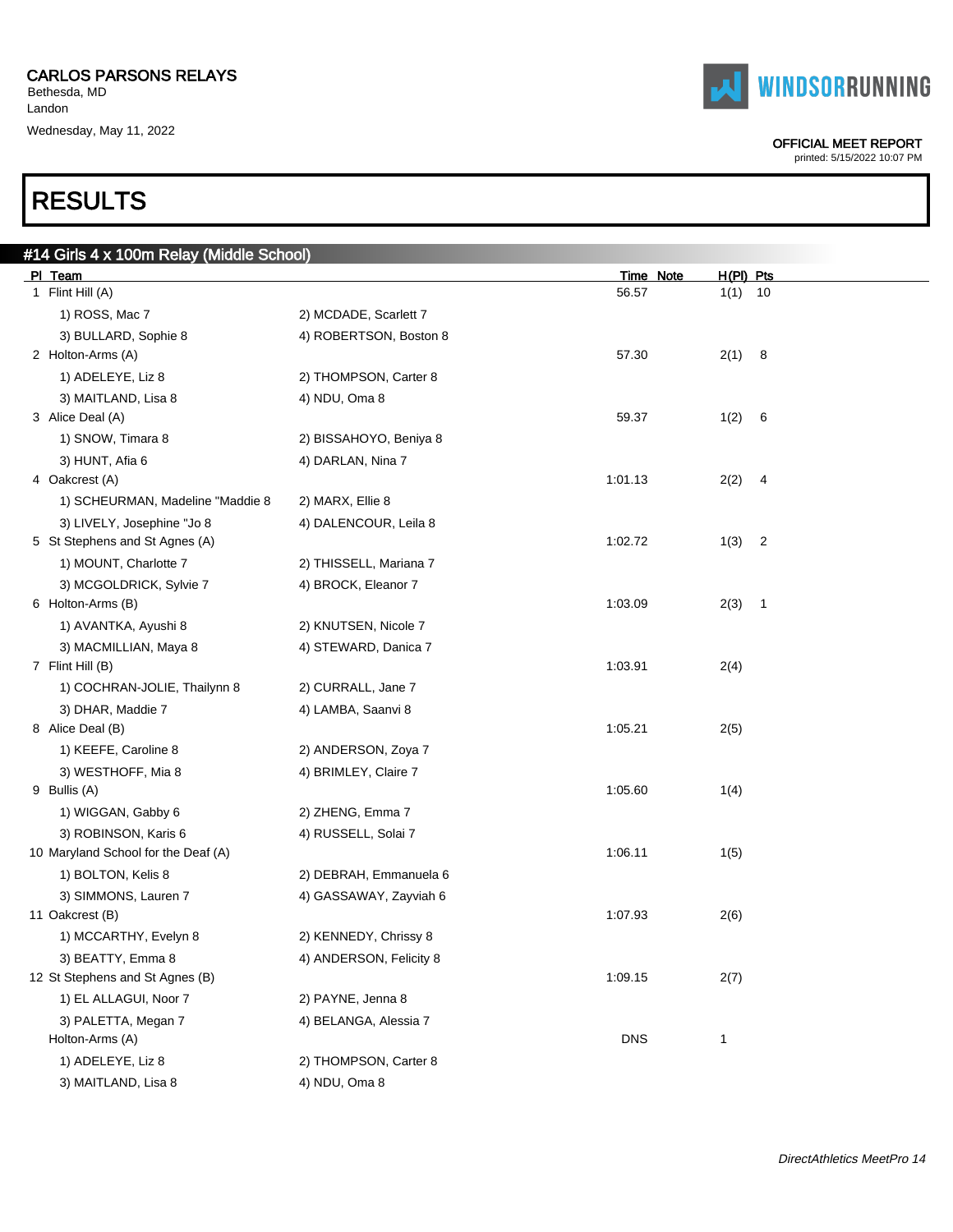Bethesda, MD Landon Wednesday, May 11, 2022



### OFFICIAL MEET REPORT

printed: 5/15/2022 10:07 PM

| #15 Boys 4 x 100m Relay (5th and 6th Grade) |                         |            |           |     |
|---------------------------------------------|-------------------------|------------|-----------|-----|
| PI Team                                     |                         |            | Time Note | Pts |
| St Albans (A)                               |                         | 1:02.60    |           | 10  |
| 1) HALL, Henry 6                            | 2) BARRAGE, Ashar 6     |            |           |     |
| 3) COHEN, Zachary 6                         | 4) LONG, Will 6         |            |           |     |
| 2 Maryland School for the Deaf (A)          |                         | 1:05.20    |           | 8   |
| 1) LEMLE, Ermias 6                          | 2) SHANK, Blane 6       |            |           |     |
| 3) CUADRADO, Julio 6                        | 4) TIMM, Jace 6         |            |           |     |
| 3 St Albans (B)                             |                         | 1:08.01    |           | 6   |
| 1) MARINO, Charlie 6                        | 2) GEZAHEGNE, Nathan 6  |            |           |     |
| 3) MATTHEWS, Taylor 6                       | 4) SKURIKHIN, Gregory 6 |            |           |     |
| The Heights (A)                             |                         | <b>DNS</b> |           |     |
| 1) SMITH, Cubby 6                           | 2) BOLCAR, Miko 6       |            |           |     |
| 3) DAUSCH, Will 6                           | 4) ROBINSON, Mason 6    |            |           |     |
| Landon (A)                                  |                         | <b>DNS</b> |           |     |
| 1) AKHAVAN, Cyrus 6                         | 2) FAZLIC, Dino 6       |            |           |     |
| 3) FREEMAN, Willard 6                       | 4) HERRLE, Steven 6     |            |           |     |
|                                             |                         |            |           |     |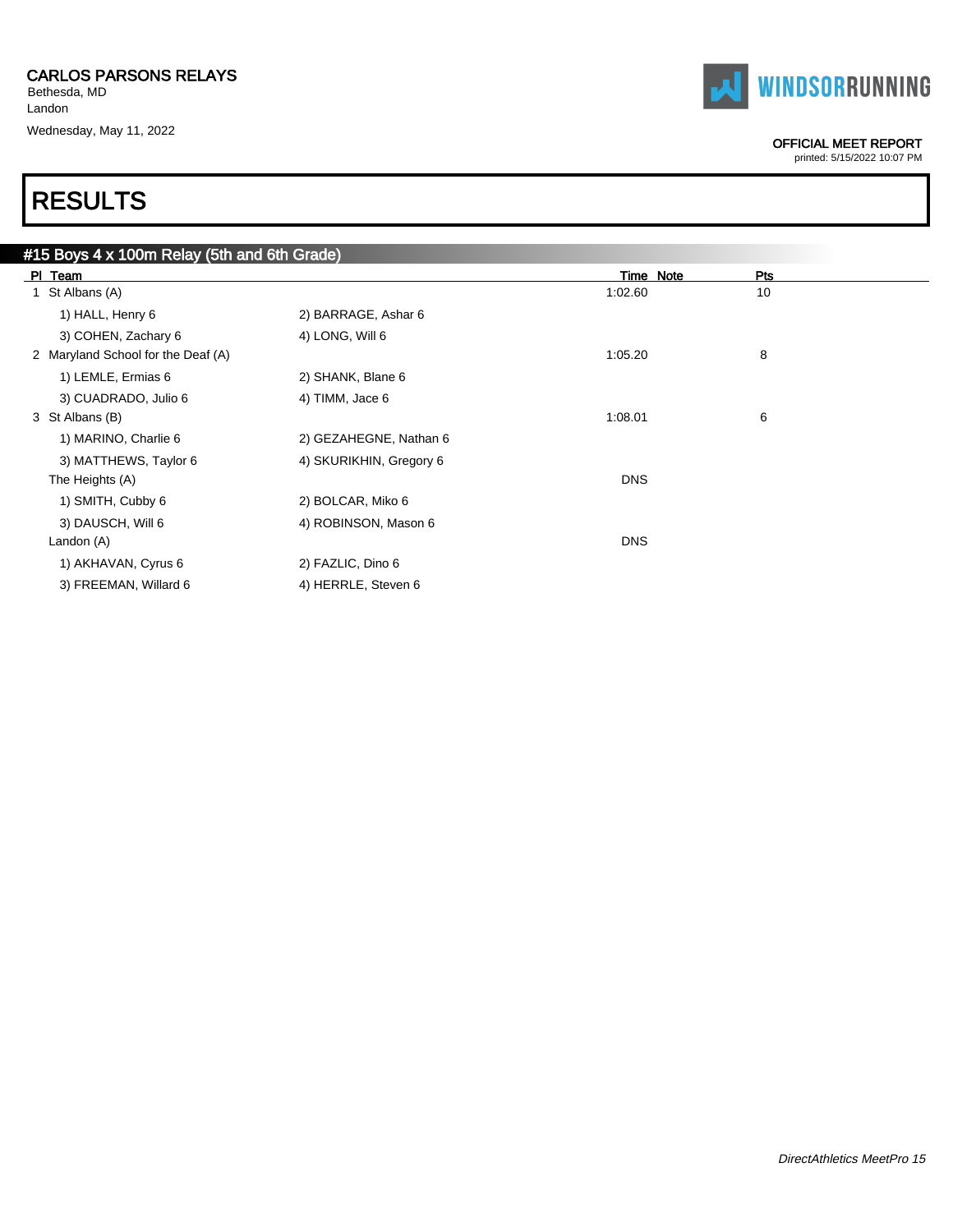Bethesda, MD Landon Wednesday, May 11, 2022

# RESULTS

| #16 Boys 4 x 100m Relay (Middle School) |                            |              |                        |
|-----------------------------------------|----------------------------|--------------|------------------------|
| PI Team                                 |                            | Time Note    | $H(PI)$ Pts            |
| 1 Flint Hill (A)                        |                            | 48.92        | $1(1)$ 10              |
| 1) PARKES-JOHNSON, David 8              | 2) CARRASQUILLO, Michael 8 |              |                        |
| 3) BRIOCHE, Nic 8                       | 4) HARRIS, Ty 7            |              |                        |
| 2 Bullis (A)                            |                            | 51.99        | 1(2) 8                 |
| 1) HAYES, Daniel 8                      | 2) MILOVANOVIC, Vido 6     |              |                        |
| 3) MAYFIELD, Carl 6                     | 4) BOWMAN, Navorro 7       |              |                        |
| 3 Flint Hill (B)                        |                            | 52.94 52.935 | 2(1)<br>- 6            |
| 1) BHARGAVA, Jaiden 8                   | 2) KING, Preston 7         |              |                        |
| 3) STROTTMAN, Noah 8                    | 4) GRAY, Cillian 7         |              |                        |
| 4 Landon (A)                            |                            | 52.94 52.940 | 1(3)<br>$\overline{4}$ |
| 1) ADENUGA, Tise 8                      | 2) ARTIS, Donte 7          |              |                        |
| 3) BUFORD, Kendall 8                    | 4) HENDERSON, Alexander 8  |              |                        |
| 5 Maryland School for the Deaf (A)      |                            | 53.32        | $1(4)$ 2               |
| 1) AWE, Oluwatobiloba 8                 | 2) NKEMKONA, Dylan 8       |              |                        |
| 3) PEDERSEN, Ryker 8                    | 4) GWYNN, Mark 8           |              |                        |
| 6 Alice Deal (A)                        |                            | 53.67        | 1(5)<br>$\overline{1}$ |
| 1) SNOW, Timothy 7                      | 2) GOLETIANI, Christian 7  |              |                        |
| 3) BOYETTE, Calder 8                    | 4) DIETERLE, Wyatt 8       |              |                        |
| 7 The Heights (A)                       |                            | 54.08        | 1(6)                   |
| 1) MATUS, Michael 8                     | 2) GEIGER, Chris 8         |              |                        |
| 3) MIN, Leo 8                           | 4) KILNER, Liam 8          |              |                        |
| 8 St Albans (A)                         |                            | 56.62        | 1(7)                   |
| 1) WOLFE, Humphrey 8                    | 2) CAMPANA, Jerald Jude 7  |              |                        |
| 3) ATWELL, Alex 8                       | 4) BARREN, Tyler 8         |              |                        |
| 9 Bullis (B)                            |                            | 58.91        | 2(2)                   |
| 1) SPRINGS, Shawn 8                     | 2) MCFEELY, Meyer 8        |              |                        |
| 3) ZADEGAN, Kian 6                      | 4) MILTON, Tye 7           |              |                        |
| 10 St Albans (B)                        |                            | 1:01.05      | 2(3)                   |
| 1) CHALK, Kieran 8                      | 2) EMUWA, Kenechi 8        |              |                        |
| 3) ESPINOZA, Xidane 8                   | 4) GARDNER, Nealie 8       |              |                        |
| 11 The Heights (B)                      |                            | 1:01.92      | 2(4)                   |
| 1) ANDERSON, Rigby 7                    | 2) BIERIE, Miles 8         |              |                        |
| 3) JOSTEN, Simon 8                      | 4) RACANELLI, Antonio 8    |              |                        |
| 12 Alice Deal (B)                       |                            | 1:02.04      | 2(5)                   |
| 1) COMMODORE, Luke 7                    | 2) GAVIN, Milo 6           |              |                        |
| 3) MAURER, Sam 7                        | 4) MELLO, Maximus 6        |              |                        |
| Landon (B)                              |                            | <b>DNS</b>   | 2                      |
| 1) REYNOLDS, Malachi 7                  | 2) EAGLE, Aidan 7          |              |                        |
| 3) BOLTEN, Gage 7                       | 4) BELOTTE, Christian 8    |              |                        |



#### OFFICIAL MEET REPORT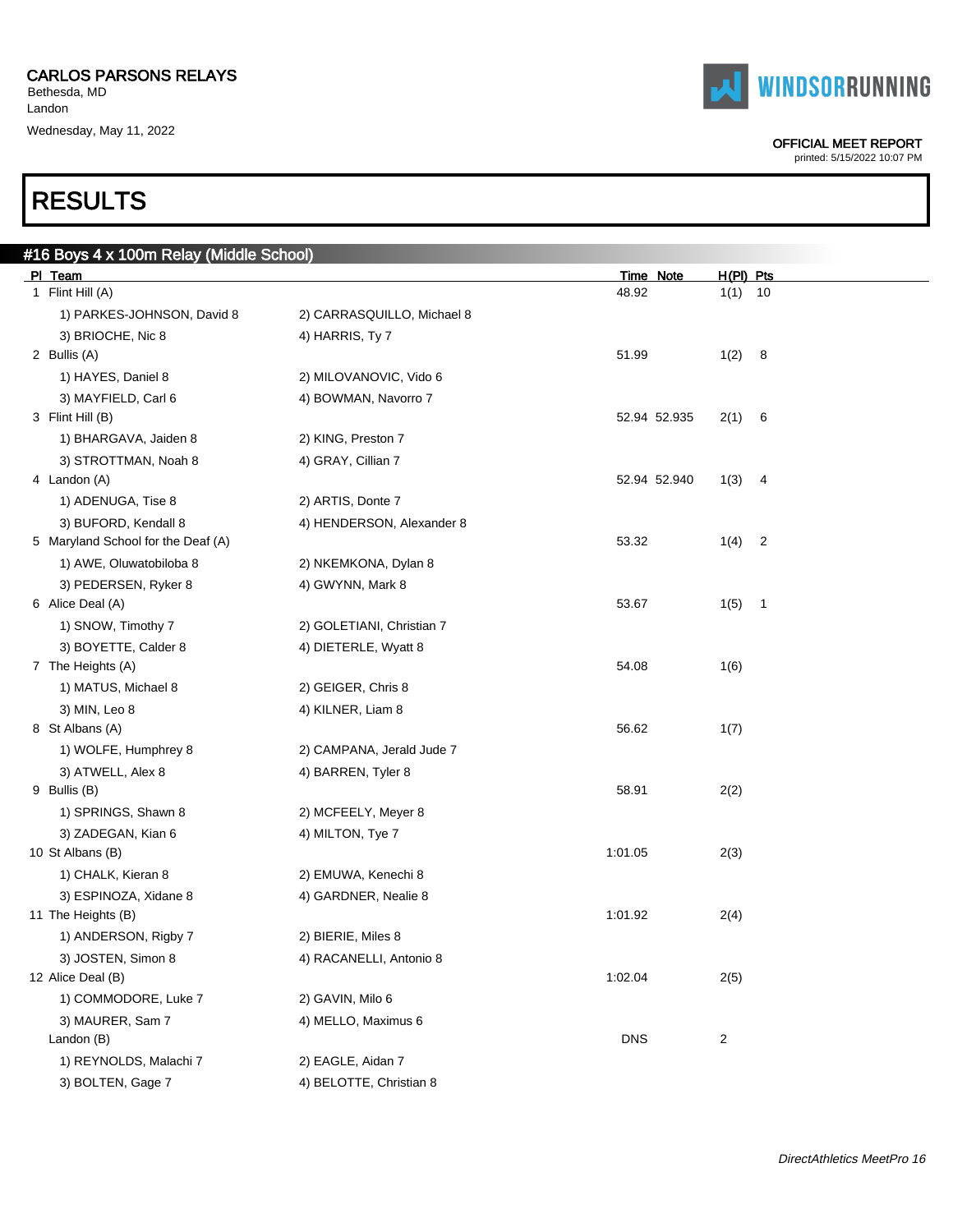Bethesda, MD Landon

Wednesday, May 11, 2022



#### OFFICIAL MEET REPORT

printed: 5/15/2022 10:07 PM

| #17 Girls 4 x 400m Relay (Middle School) |                      |            |     |
|------------------------------------------|----------------------|------------|-----|
| PI Team                                  |                      | Time Note  | Pts |
| 1 Holton-Arms (A)                        |                      | 4:54.52    | 10  |
| 1) KOEVA BROOKS, Alexandra 8             | 2) MUMM, Elizabeth 7 |            |     |
| 3) KNUTSEN, Nicole 7                     | 4) NDU, Oma 8        |            |     |
| 2 Alice Deal (A)                         |                      | 5:00.58    | 8   |
| 1) TUREKIAN, Aleena 7                    | 2) SHARAF, Sirine 6  |            |     |
| 3) DICKINSON, Natalie 8                  | 4) SEARBY, Keira 6   |            |     |
| 3 Oakcrest (A)                           |                      | 5:35.88    | 6   |
| 1) MARX, Ellie 8                         | 2) KILNER, Madie 8   |            |     |
| 3) FERRY, Ava 8                          | 4) WRIGHT, Amelia 8  |            |     |
| Bullis (A)                               |                      | <b>DNS</b> |     |
| 1) CRAWLEY, Zaynah 8                     | 2) HARRIS, Sydney 8  |            |     |
| 3) LAI, Grace 7                          | 4) LIN, Dylan 8      |            |     |
|                                          |                      |            |     |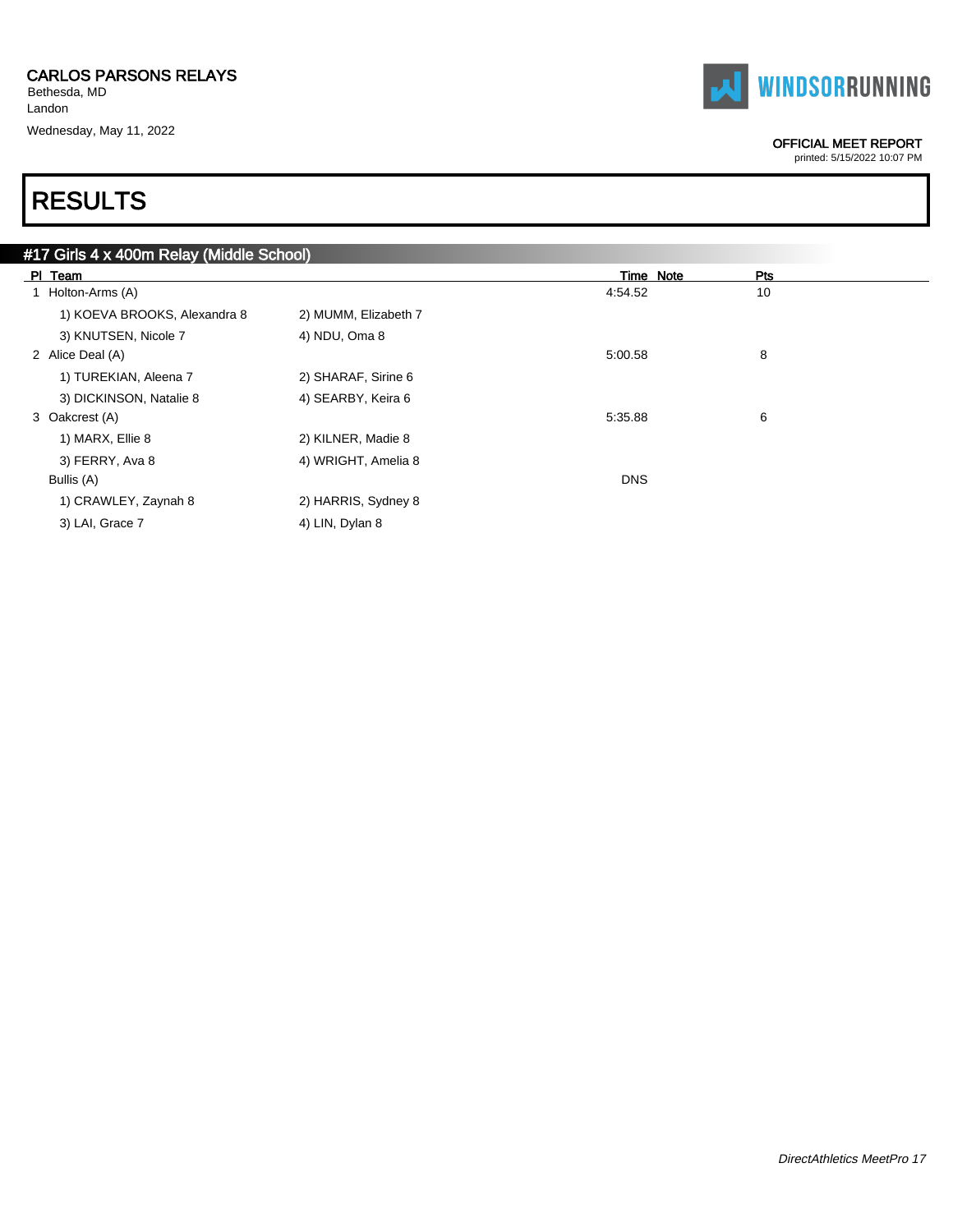Bethesda, MD Landon Wednesday, May 11, 2022



| <b>TAI WINDSORRUNNING</b> |
|---------------------------|
|---------------------------|

### OFFICIAL MEET REPORT

printed: 5/15/2022 10:07 PM

 $\overline{\phantom{0}}$ 

| #18 Boys 4 x 400m Relay (Middle School) |                          |           |     |  |
|-----------------------------------------|--------------------------|-----------|-----|--|
| PI Team                                 |                          | Time Note | Pts |  |
| 1 The Heights (A)                       |                          | 4:05.73   | 10  |  |
| 1) DIEDERICH, Joseph 8                  | 2) CREMERS, Joseph 8     |           |     |  |
| 3) KILNER, Liam 8                       | 4) MIN, Leo 8            |           |     |  |
| 2 Alice Deal (A)                        |                          | 4:08.35   | 8   |  |
| 1) MORVIS, Jacob 8                      | 2) KESSLER, Simon 8      |           |     |  |
| 3) STADLER, Tate 8                      | 4) FARRELL, Finn 8       |           |     |  |
| 3 Flint Hill (A)                        |                          | 4:11.95   | 6   |  |
| 1) PARKES-JOHNSON, David 8              | 2) BRIOCHE, Nic 8        |           |     |  |
| 3) STROTTMAN, Noah 8                    | 4)                       |           |     |  |
| 4 Landon (A)                            |                          | 4:24.04   | 4   |  |
| 1) JONES, Ellis 8                       | 2) EASTRIGHT, William 8  |           |     |  |
| 3) EVANS, Chris 7                       | 4) BROWN-PRICE, Josiah 7 |           |     |  |
| 5 St Albans (A)                         |                          | 4:46.03   | 2   |  |
| 1) GARDNER, Nealie 8                    | 2) MOSOTI, Lawrence 8    |           |     |  |
| 3) CAMPBELL, Evan 7                     | 4) DONOVAN, Burke 8      |           |     |  |
| 6 Maryland School for the Deaf (A)      |                          | 4:52.38   | 1   |  |
| 1) ORTIZ, Louis 7                       | 2) SHANK, Keene 7        |           |     |  |
| 3) WOJNAR, Tyler 7                      | 4) LOCKHART, Tobias 7    |           |     |  |
| 7 Bullis (A)                            |                          | 5:56.09   |     |  |
| 1) WHITING-EISEMANN, Benji 8            | 2) ROSENBERG, Harrison 6 |           |     |  |
| 3) KRAMER, Ashton 8                     | 4) WHITEHOUSE, Nick 7    |           |     |  |
|                                         |                          |           |     |  |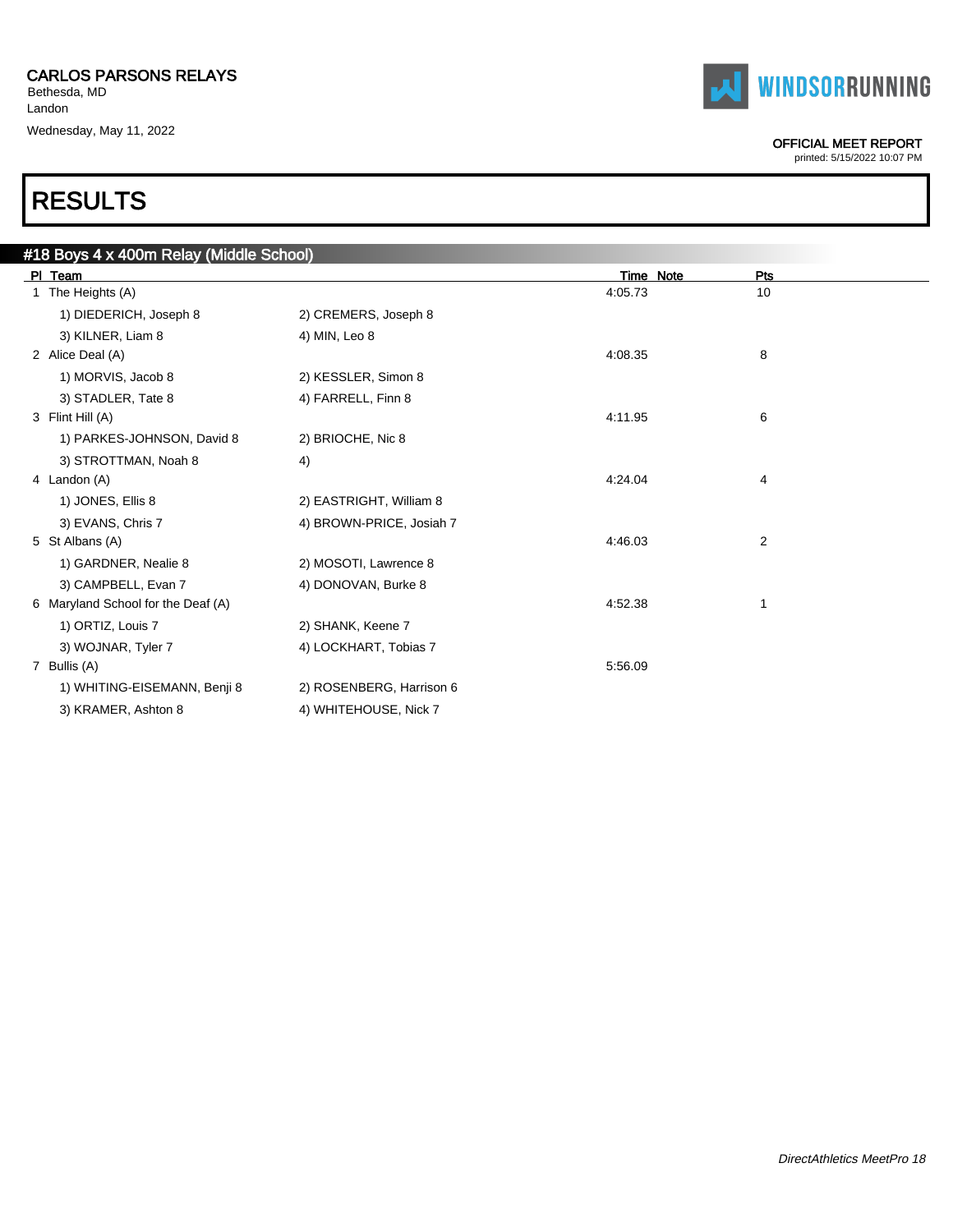# RESULTS

### #19 Girls High Jump (Middle School)

| PI Name              | Yr Team             | <b>Mark</b> | 3' 4"   | 3' 6"      |            | $3'8''$ $3'10''$ | <b>Pts</b> |
|----------------------|---------------------|-------------|---------|------------|------------|------------------|------------|
| 1 SZYMANSKI, Maya    | 7 Alice Deal        | 3'10''      | PO.     | $\circ$    | $\circ$    | $\circ$          | 5          |
| 2 MCKINNEY, Stella   | 8 Alice Deal        | 3'10"       | O       | O          | $\circ$    | XO.              | 5          |
| 3 MOKAREM, Leila     | 7 Flint Hill        | 3' 8''      | O       | <b>PPP</b> | XXO        |                  | 4          |
| 4 CURRALL, Jane      | 7 Flint Hill        | 3'6''       | O       | $\circ$    | <b>XXX</b> |                  | 4          |
| 4 PARTRIDGE, Delaney | 7 St Stephens 3'6"  |             | PPP     | $\circ$    | X          |                  | 3          |
| 4 DARLAN, Nina       | 7 Alice Deal        | 3'6''       | O       | O          | <b>XXX</b> |                  |            |
| 7 LAMSON, Karen      | 8 St Stephens 3' 4" |             | $\circ$ | <b>PPP</b> | <b>XXX</b> |                  | 3          |
| MCDADE, Scarlett     | 7 Flint Hill        | <b>NH</b>   | X       |            |            |                  |            |
| <b>BELL, Lander</b>  | Holton-Arms NH      |             | PPP.    | <b>PPP</b> | <b>XXX</b> |                  |            |



### OFFICIAL MEET REPORT printed: 5/15/2022 10:07 PM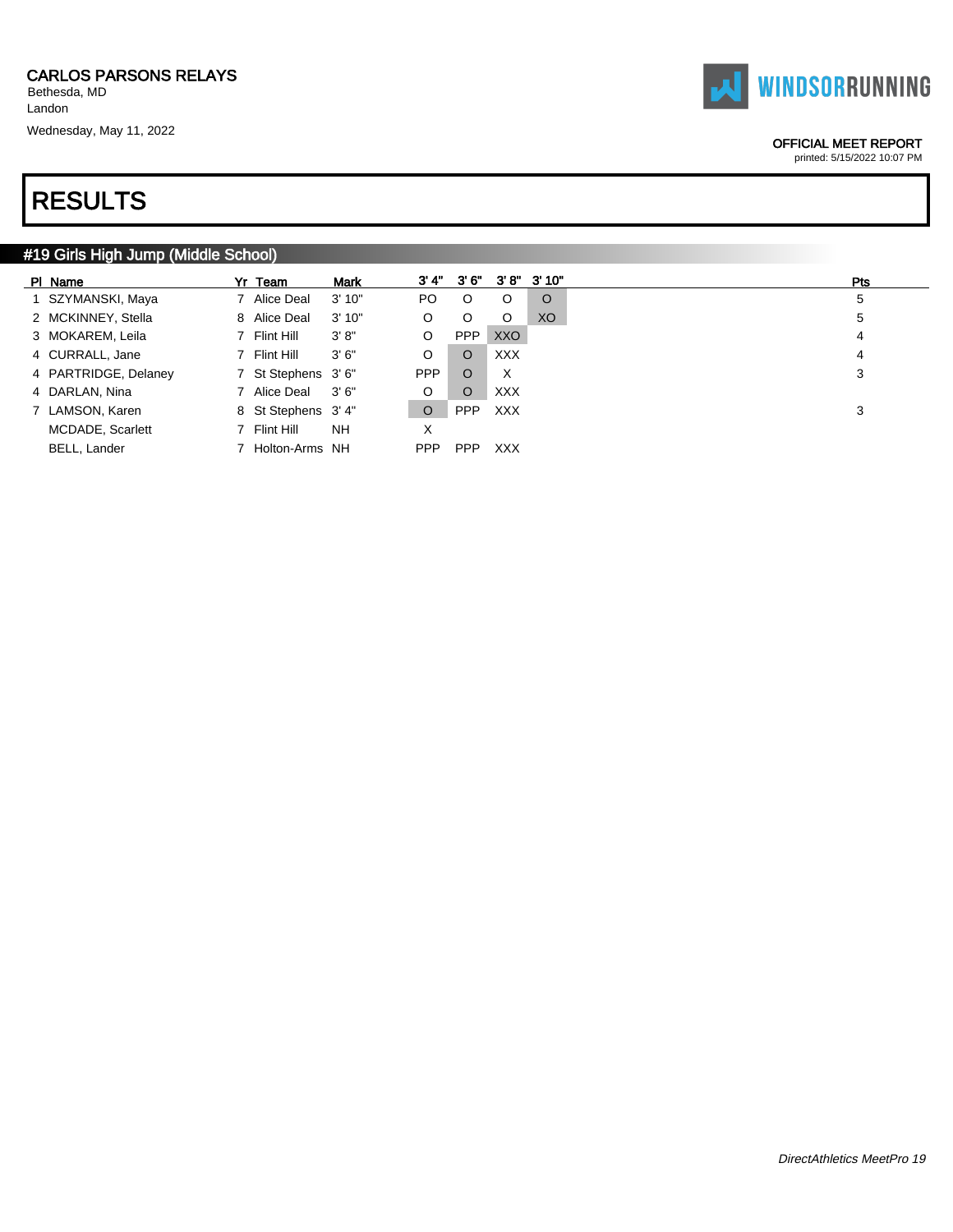Landon Wednesday, May 11, 2022



### OFFICIAL MEET REPORT

printed: 5/15/2022 10:07 PM

### RESULTS

### #20 Boys High Jump (Middle School)

| PI Name            | Yr Team            | <b>Mark</b> | 4' 0"      | 4'2"       | 4' 4"      | 4'6"       | 4'8''      | 4' 10" | 5' 0"      | <b>Pts</b> |
|--------------------|--------------------|-------------|------------|------------|------------|------------|------------|--------|------------|------------|
| 1 HAMMOND, Isaiah  | 7 Flint Hill       | 4' 10"      | $\circ$    | $\circ$    | $\circ$    | $\circ$    | XO         | XO     | <b>XXX</b> | 5          |
| 2 KLEIN, Alex      | 8 Flint Hill       | 4' 10"      | O          | $\circ$    | XO         | $\circ$    | XO         | XXO    | XXX        | 5          |
| 3 WALKER, Matthew  | 8 St Stephens 4'6" |             | O          | $\circ$    | $\circ$    | $\circ$    | <b>XXX</b> |        |            |            |
| 4 NIANG, Zakariya  | 8 Landon           | 4' 4"       | O          | XO         | XO         | <b>XXX</b> |            |        |            | 4          |
| 5 GSELASSIE, Dawit | 8 Landon           | 4'2"        | O          | $\circ$    | <b>XXX</b> |            |            |        |            | 4          |
| 6 DAY, Mason       | 7 Alice Deal       | 4' 0"       | $\circ$    | <b>XXX</b> |            |            |            |        |            |            |
| 7 EMUWA, Kenechi   | 8 St Albans        | 4' 0"       | XXO        | <b>XXX</b> |            |            |            |        |            |            |
| DIETERLE, Wyatt    | 8 Alice Deal       | NH.         |            |            |            |            |            |        |            |            |
| BHAT, Arjun        | 7 Alice Deal       | NH          | X          |            |            |            |            |        |            |            |
| JONES, Major       | 7 St Stephens NH   |             | Χ          |            |            |            |            |        |            |            |
| LONG, Will         | 6 St Albans        | NH          |            |            |            |            |            |        |            |            |
| LIM, Lincoln       | 8 St Albans        | <b>NH</b>   | <b>XXX</b> |            |            |            |            |        |            |            |
| NKEMKONA, Dylan    | 8 Maryland Sch NH  |             |            |            |            |            |            |        |            |            |
| ADENUGA, Tise      | 8 Landon           | <b>NH</b>   |            |            |            |            |            |        |            |            |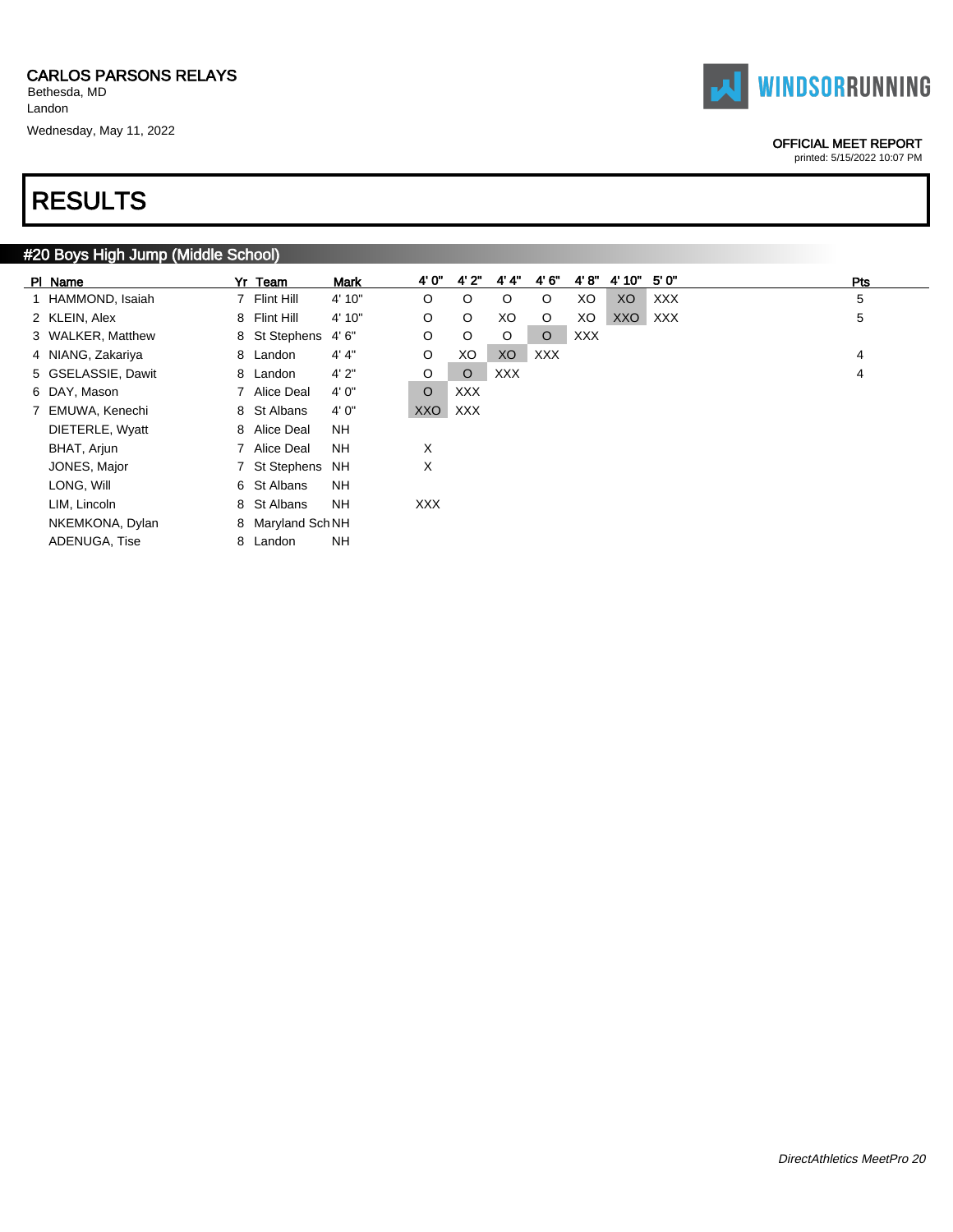# RESULTS

### #21 Boys Long Jump (Middle School)

| PI Name                 | Yr Team                                          | <b>Mark</b>         |          | Rnd 1                                                                                      | Rnd 2            | Rnd 3                                                                                                          | Rnd 4 | Rnd 5 | Rnd 6 | Pts |
|-------------------------|--------------------------------------------------|---------------------|----------|--------------------------------------------------------------------------------------------|------------------|----------------------------------------------------------------------------------------------------------------|-------|-------|-------|-----|
| 1 EASTRIGHT, William    | 8 Landon                                         | 17' $1\frac{1}{2}$  |          | $(+0.0)$ 17' 1 <sup>1</sup> / <sub>2</sub> (+0.0)                                          | $16'9'' (+0.0)$  | $17'0'' (+0.0)$                                                                                                |       |       |       | 5   |
| 2 HENDERSON, Alexander  | 8 Landon                                         | 16' 8 $\frac{1}{2}$ |          | $(+0.0)$ 15' 5" $(+0.0)$                                                                   | $16' 8'' (+0.0)$ | 16' 8 $\frac{1}{2}$ (+0.0)                                                                                     |       |       |       | 5   |
| 3 SPENCER, Miles        | 8 St Stephens                                    | 16'0''              |          | $(+0.0)$ 15' 10" $(+0.0)$ 15' 6 <sup>1</sup> / <sub>2</sub> $(+0.0)$ 16' 0" $(+0.0)$       |                  |                                                                                                                |       |       |       | 4   |
| 4 HOCHSTEIN, Leor       | 8 Landon                                         | 15'7''              | (NW)     | 15' 5 $\frac{1}{4}$                                                                        | 14'5''           | 15'7"                                                                                                          |       |       |       |     |
| 5 PEDERSEN, Ryker       | 8 Maryland Sch 15' 2"                            |                     | $(+0.0)$ | $14'9' (+0.0)$                                                                             |                  | 15' 2" (+0.0) 14' $2\frac{1}{2}$ (+0.0)                                                                        |       |       |       | 3   |
| 6 CARRASQUILLO, Michael | 8 Flint Hill                                     | 14' 9"              | (NW)     | <b>FOUL</b>                                                                                | <b>FOUL</b>      | 14'9''                                                                                                         |       |       |       | 2   |
| 7 WRIGHT, Aden          | 7 St Stephens                                    | 14' 5 $\frac{1}{2}$ |          | $(+0.0)$ 14' 2" $(+0.0)$ 14' $5\frac{1}{2}$ $(+0.0)$                                       |                  | $(+0.0)$                                                                                                       |       |       |       | 4   |
| 8 GARLAND, James        | 8 St Albans                                      | 13' $3\frac{1}{2}$  |          | $(+0.0)$ 13' 3 <sup>1</sup> / <sub>2</sub> (+0.0)                                          | $(+0.0)$         | 10' $5\frac{1}{2}$ (+0.0)                                                                                      |       |       |       |     |
| 9 GWYNN, Mark           | 8 Maryland Sch 13' 2 <sup>1</sup> / <sub>2</sub> |                     |          | $(+0.0)$ 10' 1 <sup>1</sup> / <sub>2</sub> (+0.0) 13' 2 <sup>1</sup> / <sub>2</sub> (+0.0) |                  | $12'3' (+0.0)$                                                                                                 |       |       |       | 3   |
| 10 BHAT, Arjun          | 7 Alice Deal                                     | 10'6"               | $(+0.0)$ | 8' 0" (+0.0)                                                                               | $8'7'' (+0.0)$   | $10' 6'' (+0.0)$                                                                                               |       |       |       |     |
| 11 Jl, Richard          | 8 Flint Hill                                     | 10' 5 $\frac{1}{2}$ |          | $(+0.0)$ 9' 2 <sup>1</sup> / <sub>2</sub> (+0.0)                                           | $(+0.0)$         | 10' $5\frac{1}{2}$ (+0.0)                                                                                      |       |       |       | 2   |
| 12 SCHLENDORF, Everett  | 6 Alice Deal                                     | 10' 0 $\frac{1}{2}$ |          |                                                                                            |                  | $(+0.0)$ 10' 0" $(+0.0)$ 9' 11 <sup>1</sup> / <sub>2</sub> $(+0.0)$ 10' 0 <sup>1</sup> / <sub>2</sub> $(+0.0)$ |       |       |       |     |
| WU, William             | 7 St Albans                                      | NM                  |          |                                                                                            |                  |                                                                                                                |       |       |       |     |
| BARRAGE, Ashar          | 6 St Albans                                      | NM                  |          | <b>FOUL</b>                                                                                | <b>FOUL</b>      | <b>PASS</b>                                                                                                    |       |       |       |     |



### OFFICIAL MEET REPORT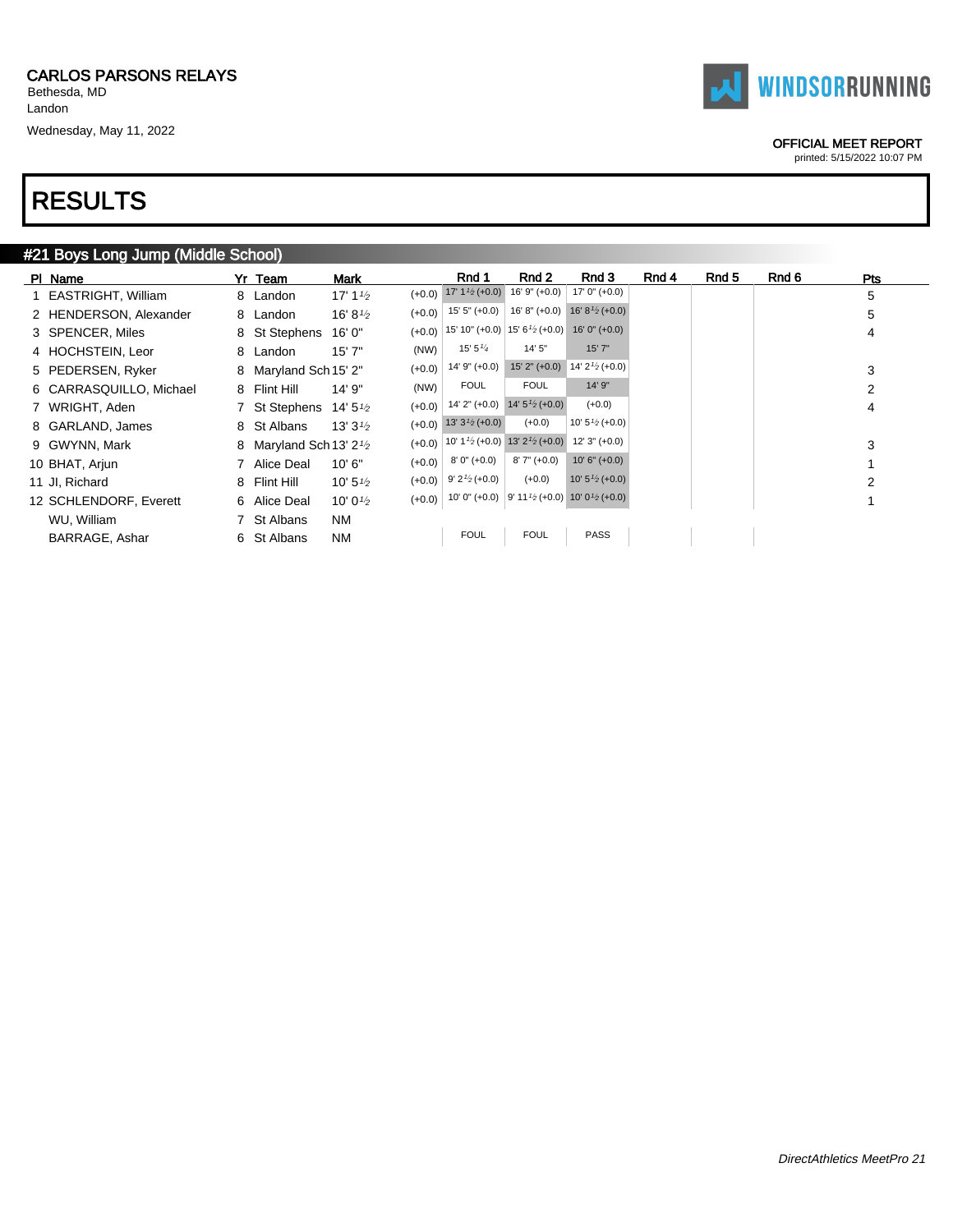# RESULTS

### #22 Girls Long Jump (Middle School)

| PI Name                     | Yr Team               | Mark      |          | Rnd 1          | Rnd 2                                            | Rnd 3           | Rnd 4 | Rnd 5 | Rnd 6 | Pts |
|-----------------------------|-----------------------|-----------|----------|----------------|--------------------------------------------------|-----------------|-------|-------|-------|-----|
| 1 HUNT, Afia                | 6 Alice Deal          | 12'5''    | $(+0.0)$ | $12'5''(+0.0)$ | $11'7'' (+0.0)$                                  | FOUL            |       |       |       | 4   |
| 2 GARCIA, Eliana "Yana      | 6 Oakcrest            | 12'3''    | (NW)     | 12'3''         | 11'1"                                            | <b>FOUL</b>     |       |       |       | 5   |
| 3 DEBRAH, Emmanuela         | 6 Maryland Sch 11' 4" |           | $(+0.0)$ | $(+0.0)$       | $11' 4'' (+0.0)$                                 | $10'5'' (+0.0)$ |       |       |       |     |
| 4 THISSELL, Mariana         | 7 St Stephens $11'2'$ |           | $(+0.0)$ |                | 10' 6" (+0.0) 11' $2^{1/2}$ (+0.0) 11' 0" (+0.0) |                 |       |       |       | 3   |
| 5 SCHEURMAN, Madeline "Madd | 8 Oakcrest            | 10'9''    | (NW)     | 10' 9"         | 10' $7\frac{1}{2}$                               | <b>FOUL</b>     |       |       |       | 5   |
| 6 DICKINSON, Natalie        | 8 Alice Deal          | 9'4"      | $(+0.0)$ | <b>FOUL</b>    | $8' 8'2$ (+0.0)                                  | $9' 4'' (+0.0)$ |       |       |       | 4   |
| 7 PALETTA, Megan            | 7 St Stephens 8'11"   |           | $(+0.0)$ | $8'11''(+0.0)$ | $8'11''(+0.0)$                                   | $8'11''(+0.0)$  |       |       |       | 3   |
| 8 ZHU, Sky                  | 7 Holton-Arms 8'9"    |           | $(+0.0)$ | 7' 11" (+0.0)  | $8'3''(+0.0)$                                    | $8'9''(+0.0)$   |       |       |       |     |
| DHAR, Maddie                | 7 Flint Hill          | <b>NM</b> |          | $(+0.0)$       | $(+0.0)$                                         | $(+0.0)$        |       |       |       |     |
| ROBERTSON, Boston           | 8 Flint Hill          | <b>NM</b> |          | $(+0.0)$       | $(+0.0)$                                         | $(+0.0)$        |       |       |       |     |
| JAVAID, Marina              | 7 Holton-Arms NM      |           |          |                |                                                  |                 |       |       |       |     |
| FULLER, Jacqundia           | 8 Maryland Sch NM     |           |          |                |                                                  |                 |       |       |       |     |

OFFICIAL MEET REPORT

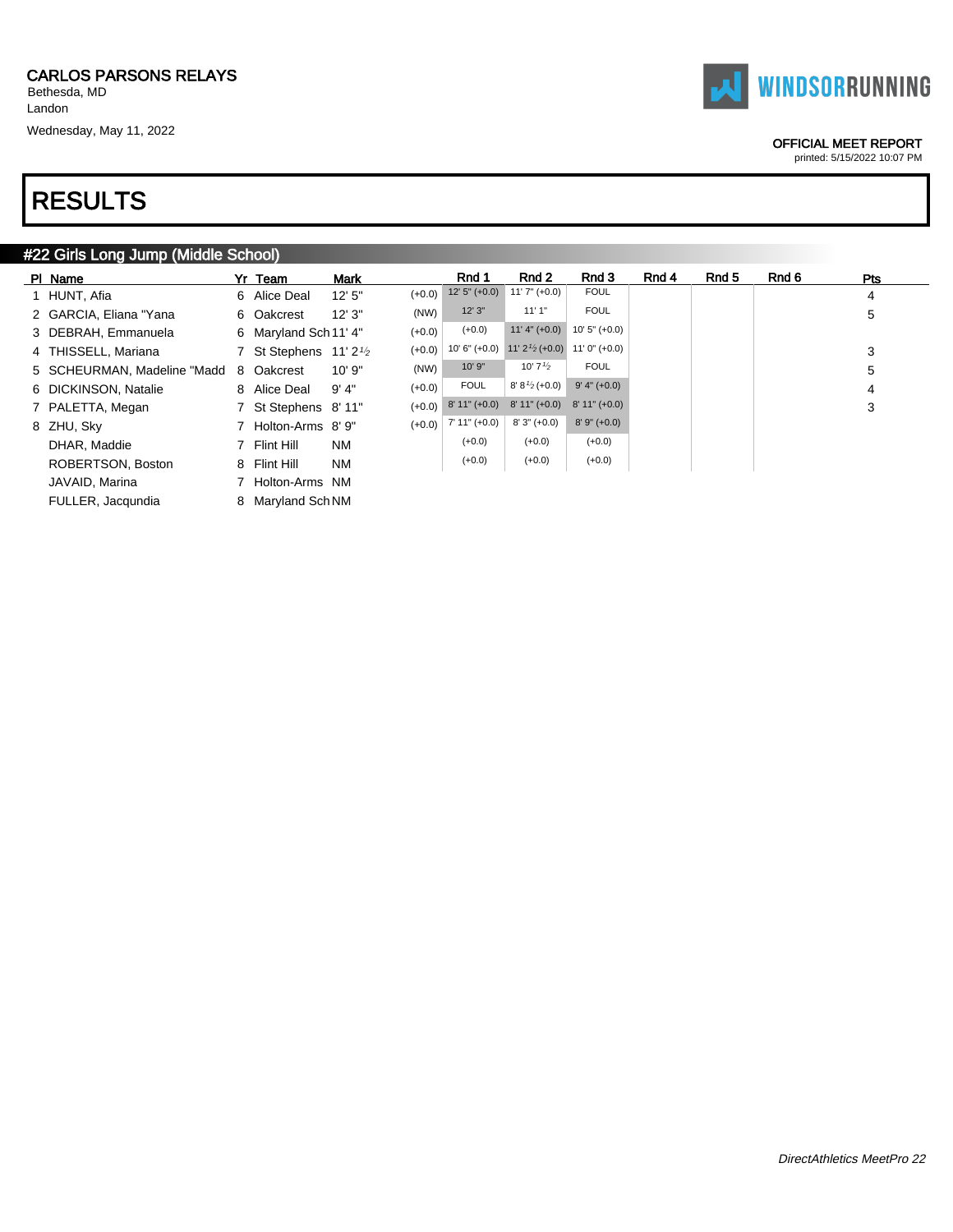# RESULTS

### #23 Girls Shot Put (Middle School)

| PI Name                   | Yr Team               | <b>Mark</b> | Rnd 1       | Rnd 2       | Rnd 3    | Rnd 4 | Rnd 5 | Rnd 6 | <b>Pts</b> |
|---------------------------|-----------------------|-------------|-------------|-------------|----------|-------|-------|-------|------------|
| 1 UDLER, Reese            | 8 Holton-Arms 25' 9"  |             | 19' 11"     | 25' 9"      | 21' 10"  |       |       |       | 5          |
| 2 KOEVA BROOKS, Alexandra | 8 Holton-Arms 25' 4"  |             | 25' 4"      | 23' 10"     | 25' 0"   |       |       |       | 5          |
| 3 LAMSON, Karen           | 8 St Stephens 23'7"   |             | 22' 2"      | 23' 7"      | 18' 9"   |       |       |       | 4          |
| 4 PERKINS, Lucy           | 8 St Stephens 21' 10" |             | 19' 6"      | 18' 4"      | 21' 10"  |       |       |       | 4          |
| 5 PURCE, Olivia           | 8 Alice Deal          | 21'6''      | 20' 10"     | 18'1"       | 21'6''   |       |       |       | 3          |
| 6 HEARD, Armine           | 7 Flint Hill          | 21'6''      | 18' 2"      | 18'7"       | 21'6''   |       |       |       |            |
| 7 RIZZO, Hazel            | 7 Oakcrest            | 21'5''      | 21'5''      | 21'0''      | 21'0''   |       |       |       | 2          |
| 8 SNOW, Timara            | 8 Alice Deal          | 21'1"       | 21'1''      | 19'8"       | 19' 8"   |       |       |       | 3          |
| 9 ESCHMANN, Brigita       | 6 Oakcrest            | 20' 8''     | 20' 8"      | 18' 10"     | 18' 9"   |       |       |       | 2          |
| 10 WILSON, MacKenzie      | 7 Holton-Arms 19'5"   |             | 16' 0"      | 19' 5"      | 18' 10"  |       |       |       |            |
| 11 WESTHOFF, Mia          | 8 Alice Deal          | 17' 10"     | 16'8"       | 17' 10"     | 17' 10"  |       |       |       |            |
| 12 O'CONNOR, Allison      | 7 Flint Hill          | 15' 8''     | 15' 8"      | 15' 2"      | $12'$ 4" |       |       |       |            |
| 13 STRAESSLE, Ella        | 6 Oakcrest            | 13'9''      | 13'7''      | <b>PASS</b> | 13' 9"   |       |       |       |            |
| WILLIAMSON, Ava           | 8 Maryland Sch NM     |             | <b>PASS</b> |             |          |       |       |       |            |
| FULLER, Jacqundia         | 8 Maryland Sch NM     |             | <b>PASS</b> |             |          |       |       |       |            |

#### OFFICIAL MEET REPORT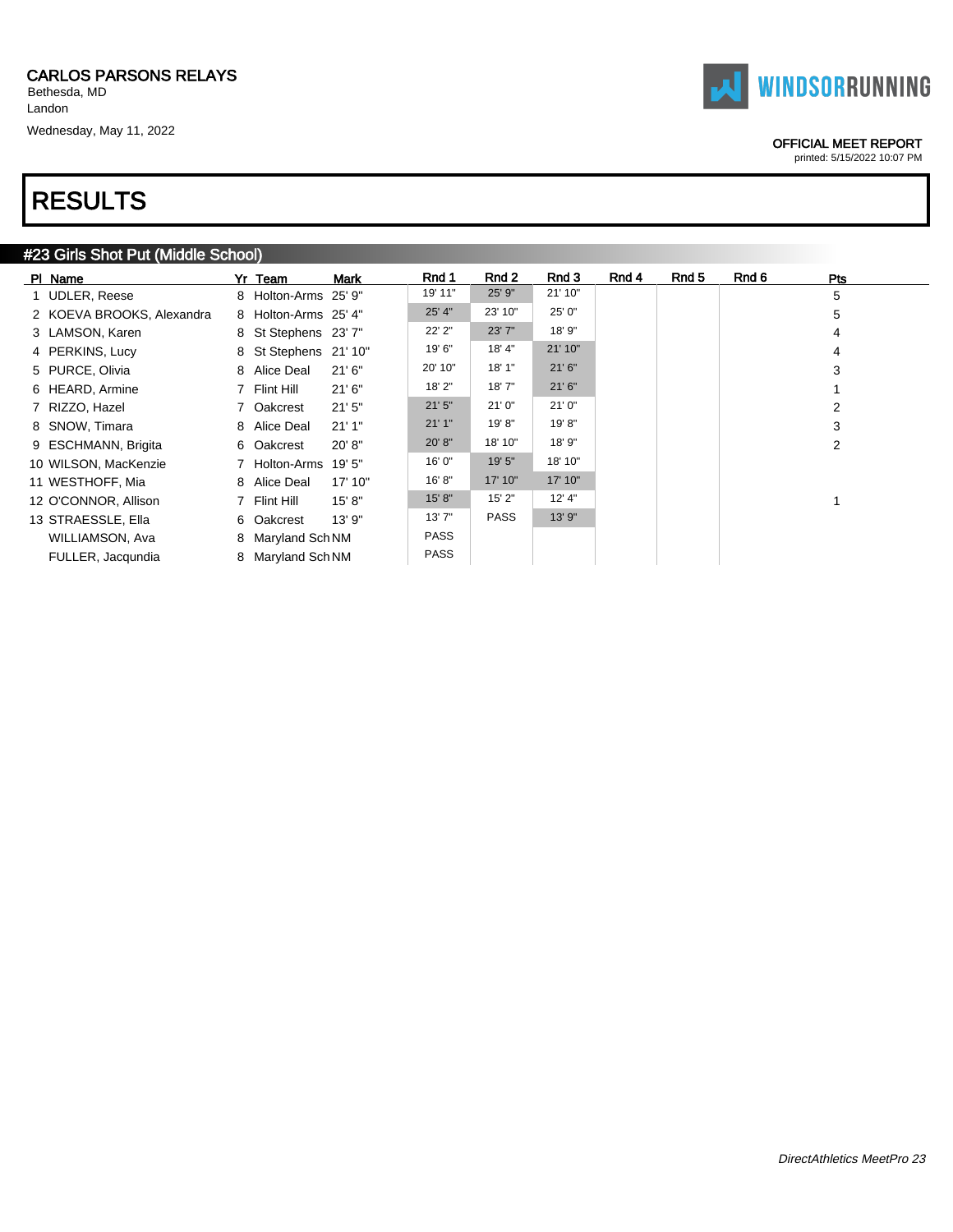Landon

Wednesday, May 11, 2022

# RESULTS

### #24 Boys Shot Put (Middle School)

| PI Name                 | Yr Team               | <b>Mark</b> | Rnd 1    | Rnd 2   | Rnd 3   | Rnd 4 | Rnd 5 | Rnd 6 | Pts |
|-------------------------|-----------------------|-------------|----------|---------|---------|-------|-------|-------|-----|
| 1 CONDON, Ian           | 7 Alice Deal          | $37'$ 11"   | 34' 0"   | 34' 10" | 37' 11" |       |       |       | 5   |
| 2 SPEIGHT, Ethan        | 8 Landon              | 36'7''      | 33' 10"  | 36' 7"  | 29' 5"  |       |       |       | 4   |
| 3 SANCHEZ, Josue        | 8 Maryland Sch 34' 9" |             | 33'5''   | 31'3''  | 34' 9"  |       |       |       | 3   |
| 4 SNOW, Timothy         | 7 Alice Deal          | 34'3''      | 34' 3"   | 31'3''  | 33' 10" |       |       |       | 5   |
| 5 BOLTEN, Gage          | 7 Landon              | 33' 10"     | 28' 8"   | 33' 10" | 30' 8"  |       |       |       | 4   |
| 6 CHMAJ, Donovan        | 8 Maryland Sch 28' 9" |             | $27'$ 4" | 27'7''  | 28' 9"  |       |       |       | 3   |
| 7 VENTIMIGLIA, Harrison | 8 Landon              | 28'8"       | 28' 8"   |         |         |       |       |       |     |
| 8 TRAINA, Calvin        | 8 Maryland Sch 28' 1" |             | 27' 11"  | 27' 4"  | 28' 1"  |       |       |       |     |
| 9 GOLETIANI, Christian  | 7 Alice Deal          | 24'0''      | 18'8"    | 18'7"   | 24' 0"  |       |       |       |     |
| 10 HAMILTON, Murphy     | 8 Flint Hill          | 18' 11"     | 14' 10"  | 18' 11" | 18' 2"  |       |       |       |     |
| LESCH, George           | 7 Flint Hill          | NM          |          |         |         |       |       |       |     |
| MOORE, Jack             | 8 St Albans           | NM          |          |         |         |       |       |       |     |
| MALI, William           | 8 St Albans           | NM          |          |         |         |       |       |       |     |
| EVANS, Sam              | 8 St Albans           | ΝM          |          |         |         |       |       |       |     |
| BUTCHER, Ethan          | 8 Flint Hill          | ΝM          |          |         |         |       |       |       |     |



#### OFFICIAL MEET REPORT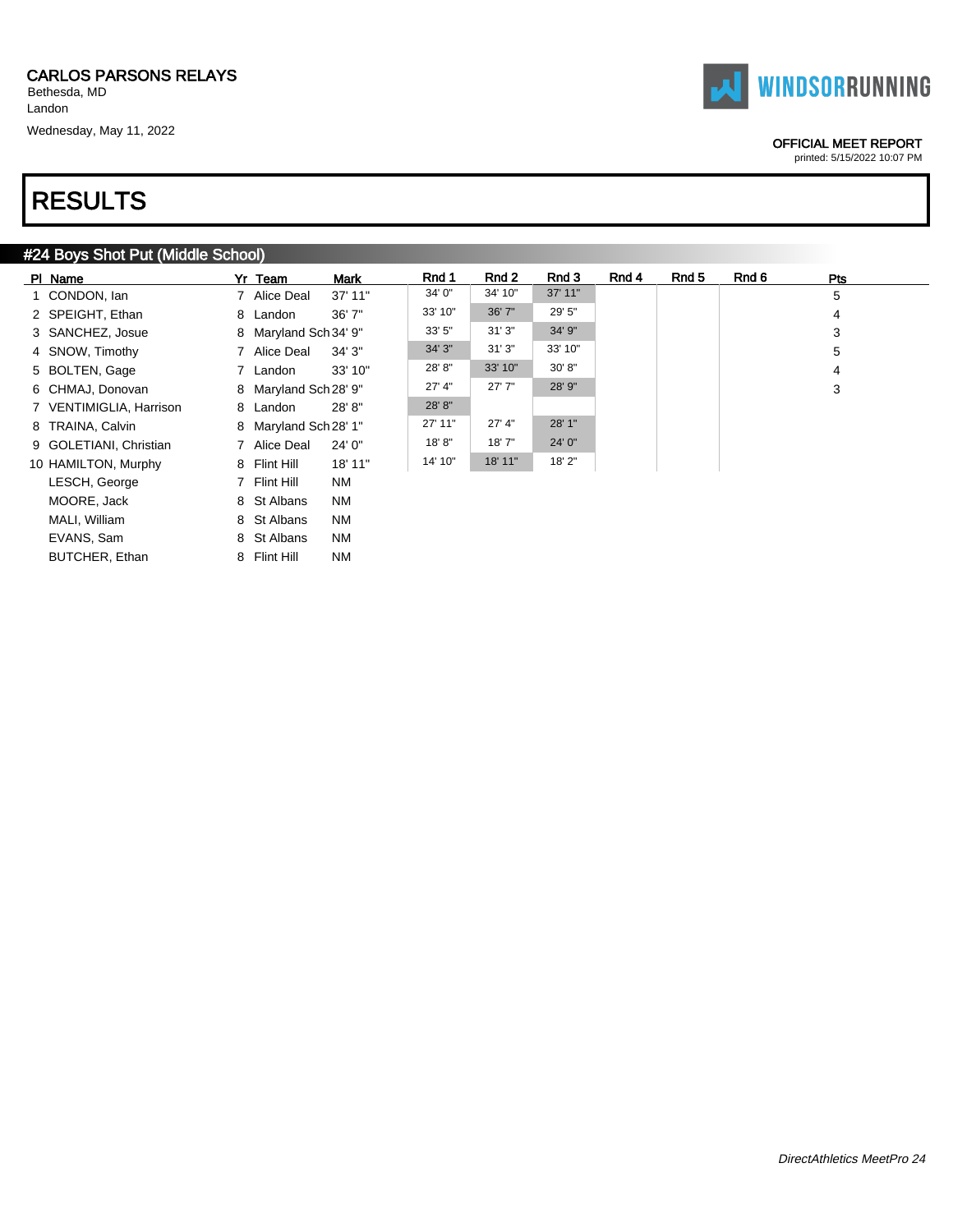Landon Wednesday, May 11, 2022



#### OFFICIAL MEET REPORT

printed: 5/15/2022 10:07 PM

# RESULTS

### #25 Boys Discus (Middle School)

| PI Name             | Yr Team                                        | Mark                 | Rnd 1                             | Rnd 2         | Rnd 3                | Rnd 4 | Rnd 5 | Rnd 6 | Pts            |
|---------------------|------------------------------------------------|----------------------|-----------------------------------|---------------|----------------------|-------|-------|-------|----------------|
| 1 CONDON, Ian       | 7 Alice Deal                                   | 110' 9"              | 82' 0"                            | 105' 4"       | 110' 9"              |       |       |       | 4              |
| 2 SPEIGHT, Ethan    | 8 Landon                                       | 94' 2"               | 94' 2"                            | 69' 10"       | 84'7'2               |       |       |       | 5              |
| 3 HOCHSTEIN, Leor   | 8 Landon                                       | 89' 9 $\frac{1}{2}$  | <b>FOUL</b>                       | $71'0^{1/2}$  | 89' 91/2             |       |       |       | 5              |
| 4 SANCHEZ, Josue    | 8 Maryland Sch 85' 4"                          |                      | 76' 1 $\frac{1}{2}$               | 78'0"         | 85' 4"               |       |       |       | 3              |
| 5 DIEDERICH, Joseph | 8 The Heights 80' 0"                           |                      | <b>FOUL</b>                       | 80' 0"        | 63' $5\frac{1}{2}$   |       |       |       | 2              |
| 6 TRAINA, Calvin    | 8 Maryland Sch 76' 11"                         |                      | 73' 8'2                           | 76' 11"       | <b>FOUL</b>          |       |       |       | 3              |
| 7 EVANS, Sam        | 8 St Albans                                    | 69' 9 $\frac{1}{2}$  | 69' 9 $\frac{1}{2}$               | 54' $2^{1/2}$ | <b>FOUL</b>          |       |       |       |                |
| 8 CHMAJ, Donovan    | Maryland Sch 67' 5 <sup>1</sup> / <sub>2</sub> |                      | 67' $5^{1/2}$                     | 56' 6"        | <b>FOUL</b>          |       |       |       |                |
| 9 MALI, William     | 8 St Albans                                    | $67'$ 2"             | 61' 2 $\frac{1}{2}$               | 67' 2"        | 58' 6"               |       |       |       |                |
| 10 DILLON, Calvin   | 6 The Heights 64'8"                            |                      | <b>FOUL</b>                       | 62' 5"        | 64' 8"               |       |       |       | $\overline{2}$ |
| 11 MORVIS, Jacob    | 8 Alice Deal                                   | 57' 0"               | 51'6"                             | 57' 0"        | 49' $1\frac{1}{2}$   |       |       |       | 4              |
| 12 MATUS, Michael   | 8 The Heights $52'$ 11 $\frac{1}{2}$           |                      | 44' $7\frac{1}{2}$                | <b>FOUL</b>   | 52' 11 $\frac{1}{2}$ |       |       |       |                |
| 13 KESSLER, Simon   | 8 Alice Deal                                   | 47' 7"               | 43' 8 $\frac{1}{2}$               | 47'7"         | 45' $2^{1/2}$        |       |       |       |                |
| 14 MOORE, Jack      | 8 St Albans                                    | 41' 1 $\frac{1}{2}$  | 41'11/2                           |               |                      |       |       |       |                |
| 15 ELIA, Theo       | 7 Flint Hill                                   | 36' 10 $\frac{1}{2}$ | 36' 10 $\frac{1}{2}$              |               |                      |       |       |       | 0.5            |
| 16 HAMILTON, Murphy | 8 Flint Hill                                   | 35' 8"               | 33'1"                             | 35' 8"        | 29' 4"               |       |       |       | 0.5            |
| 17 GRAY, Cillian    | 7 Flint Hill                                   | $23' 4\frac{1}{2}$   | 23' 4 <sup>1</sup> / <sub>2</sub> | <b>FOUL</b>   | <b>FOUL</b>          |       |       |       |                |
| KAHN, Daniel        | 7 Landon                                       | ΝM                   |                                   |               |                      |       |       |       |                |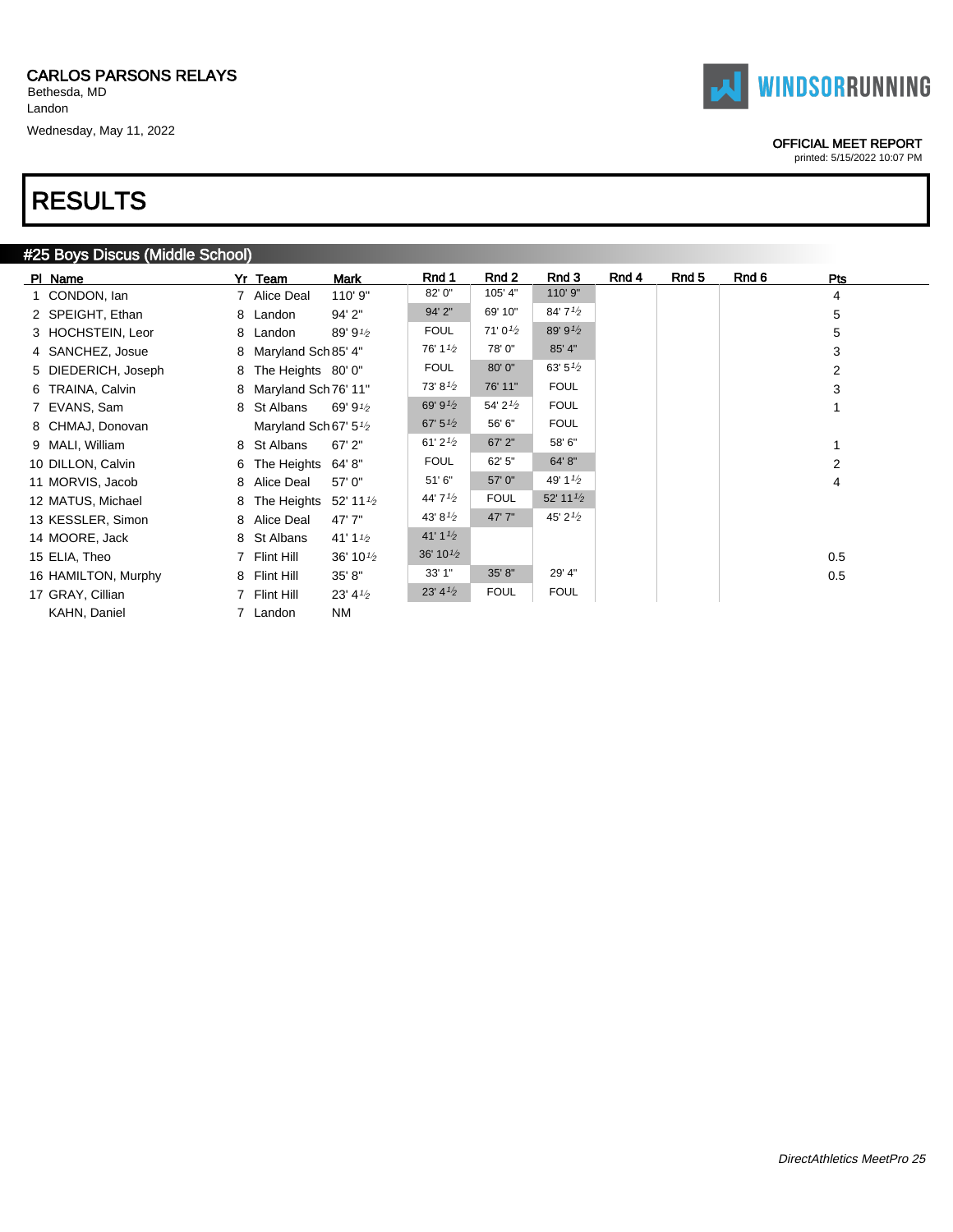# RESULTS

### #26 Girls Discus (Middle School)

| PI Name               | Yr Team           | <b>Mark</b>          | Rnd 1               | Rnd 2               | Rnd 3                | Rnd 4 | Rnd 5 | Rnd 6 | <b>Pts</b> |
|-----------------------|-------------------|----------------------|---------------------|---------------------|----------------------|-------|-------|-------|------------|
| 1 SZYMANSKI, Maya     | 7 Alice Deal      | 50' 11"              | 50' 1"              | 50' 11"             | 46' 9 $\frac{1}{2}$  |       |       |       | 5          |
| 2 TUREKIAN, Aleena    | 7 Alice Deal      | 39' $0\frac{1}{2}$   | 39' 0 $\frac{1}{2}$ | <b>FOUL</b>         | 36' 4'2              |       |       |       | 5          |
| 3 KENNEDY, Chrissy    | 8 Oakcrest        | 38' 11 $\frac{1}{2}$ | 37'1''              | $30' 41'_{2}$       | 38' 11 $\frac{1}{2}$ |       |       |       | 4          |
| 4 O'CONNOR, Allison   | 7 Flint Hill      | 36' 6"               | $27'$ 6"            | 29' 0 $\frac{1}{2}$ | 36' 6"               |       |       |       | 3          |
| 5 HEARD, Armine       | 7 Flint Hill      | 35' 0"               | 31'11''             | 29' 7"              | 35' 0"               |       |       |       | 3          |
| 6 BEATTY, Emma        | 8 Oakcrest        | 34' 8"               | <b>FOUL</b>         | 33'6''              | 34' 8"               |       |       |       | 4          |
| 7 SHARAF, Sirine      | 6 Alice Deal      | 29' 2 $\frac{1}{2}$  | 26' 2' <sub>2</sub> | 29' $2^{1/2}$       | 25' 9"               |       |       |       |            |
| LIVELY, Josephine "Jo | 8 Oakcrest        | <b>NM</b>            |                     |                     |                      |       |       |       |            |
| CULLOM, Aubrey        | 7 Holton-Arms NM  |                      | <b>FOUL</b>         | <b>FOUL</b>         | <b>FOUL</b>          |       |       |       |            |
| PERKINS, Lucy         | 8 St Stephens NM  |                      | <b>FOUL</b>         | <b>FOUL</b>         |                      |       |       |       |            |
| LAMSON, Karen         | 8 St Stephens NM  |                      | <b>FOUL</b>         | <b>FOUL</b>         |                      |       |       |       |            |
| BELL, Lander          | 7 Holton-Arms NM  |                      | <b>FOUL</b>         | <b>FOUL</b>         | <b>FOUL</b>          |       |       |       |            |
| WILLIAMSON, Ava       | 8 Maryland Sch NM |                      | <b>FOUL</b>         | <b>FOUL</b>         |                      |       |       |       |            |
| VIRK, Astrid          | 8 Holton-Arms NM  |                      | <b>FOUL</b>         | <b>FOUL</b>         | <b>FOUL</b>          |       |       |       |            |



#### OFFICIAL MEET REPORT printed: 5/15/2022 10:07 PM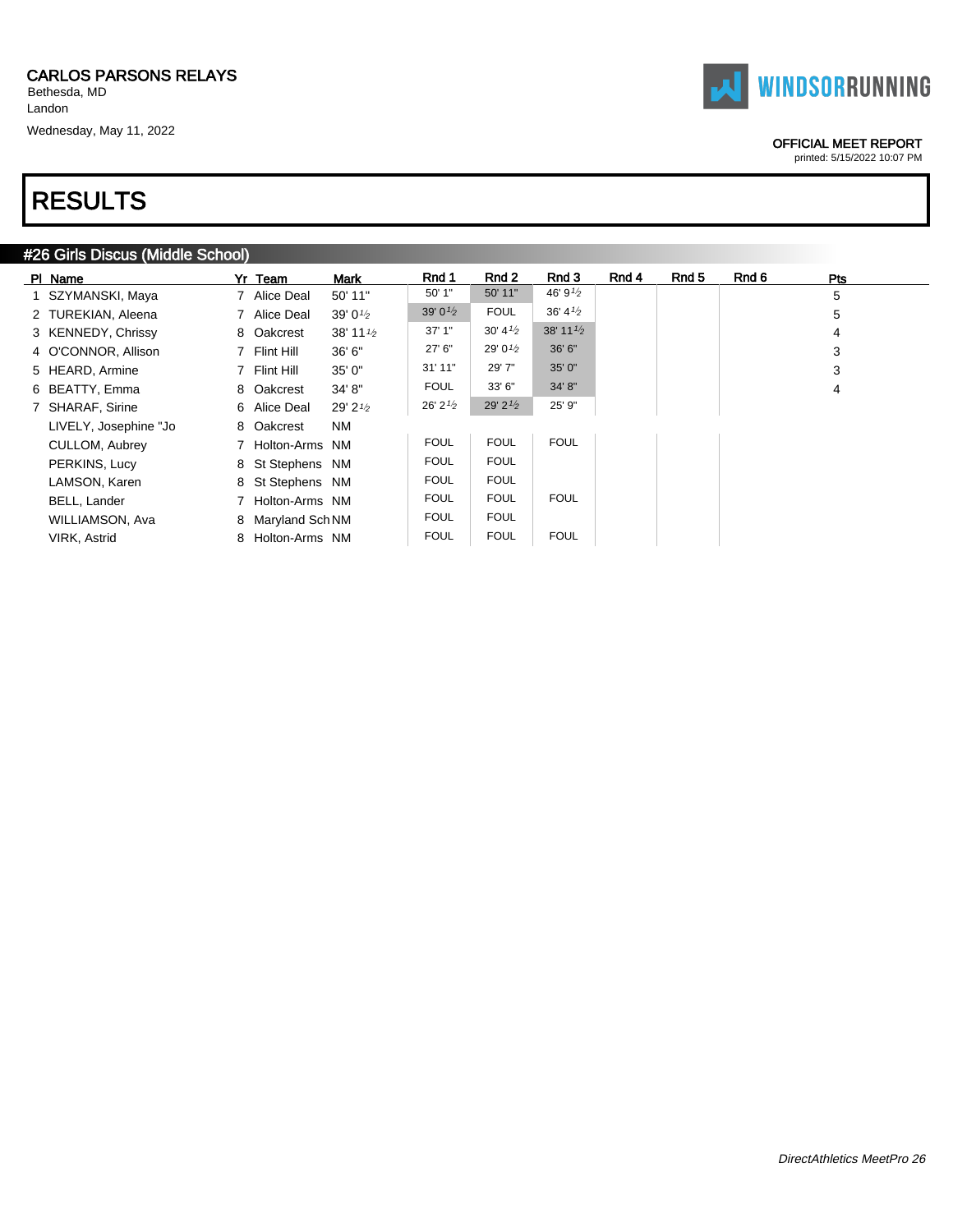Bethesda, MD Landon

Wednesday, May 11, 2022

# RESULTS

### Boys Scores PI Team Code Score 1 Landon **LMS** 73 2 Flint Hill **FHMS** 59 2 Alice Deal **ADMS** 59 4 The Heights **HGTS** 56 5 Maryland School for the Deaf MSFD 49 6 St Albans STA 40

- 7 Bullis 16
- 8 St Stephens and St Agnes SSSA 9



### OFFICIAL MEET REPORT